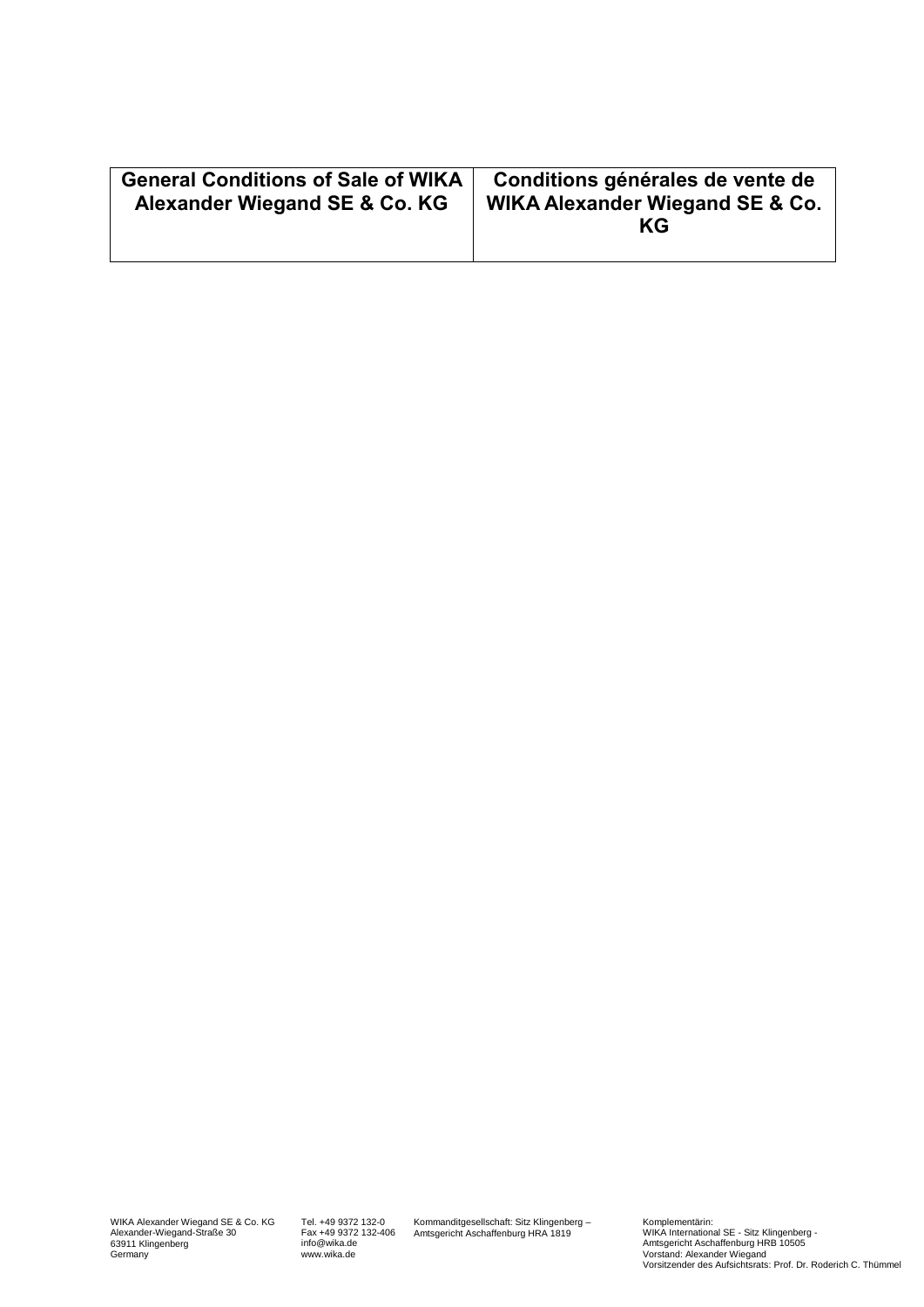#### **1. Scope**

- 1. These General Conditions of Sale shall apply only to natural or legal persons, public or private, who are acting for purposes within the framework of their commercial, industrial, craft, liberal or agricultural activity . They are made available to the customer, as referred to in Article L441-1 of the French Commercial Code, prior to any sale of WIKA products, and shall apply to any and all business relations between WIKA Alexander Wiegand SE & Co. KG (hereinafter referred to as **"WIKA"**) and the customer, even if not mentioned in subsequent contracts. They shall apply accordingly to work performances and services. In case of work performance, taking of the delivered products shall be replaced by acceptance of work, and in case of services by receipt of the services.
- 2. Any order placed by the customer implies full acceptance of these General Conditions of Sale. Any terms and conditions of the customer conflicting with, in addition to, or deviating from these General Conditions of Sale shall not form subject matter of the contract unless WIKA consented to their applicability in writing. These General Conditions of Sale shall also apply in case WIKA unconditionally effects delivery to the customer, having knowledge of its conflicting, additional, or deviating terms and conditions.
- 3. Any conflicting agreements between WIKA and the customer made in addition to or deviating from these General Conditions of Sale and

#### **1. Champ d'application**

- 1. Les présentes Conditions générales de vente s'appliquent exclusivement aux personnes physiques ou morales, publiques ou privées, qui agissent à des fins entrant dans le cadre de leur activité commerciale, industrielle, artisanale, libérale ou agricole. Elles sont mises à la disposition du client, comme visé à l'article L441-1 du Code de commerce, préalablement à toute vente de produits WIKA et s'appliquent à toutes les relations commerciales entre WIKA Alexander Wiegand SE & Co. KG (ci-après dénommée "**WIKA**") et le client, même si elles ne sont pas mentionnées dans des contrats ultérieurs. Elles s'appliquent également en cas d'exécution de travaux et de prestation de services. En cas d'exécution de travaux, la réception des produits est remplacée par la réception des travaux, et en cas de services, par la réception des services.
- 2. Toute commande passée par le client implique son adhésion sans réserve aux présentes Conditions générales de vente. Est expressément exclue l'application au contrat de toutes conditions émanant du client qui seraient contraires, s'ajouteraient ou dérogeraient aux présentes Conditions générales de vente, sauf si WIKA a consenti par écrit à leur application. Les présentes Conditions générales de vente s'appliquent également si WIKA livre le client sans réserve en ayant connaissance de ses conditions contraires, complémentaires ou dérogatoires.
- 3. Tous accords entre WIKA et le client, qui sont contraires, s'ajoutent ou dérogent aux présentes Conditions

WIKA Alexander Wiegand SE & Co. KG Alexander-Wiegand-Straße 30 63911 Klingenberg Germany

Tel. +49 9372 132-0 Fax +49 9372 132-406 info@wika.de www.wika.de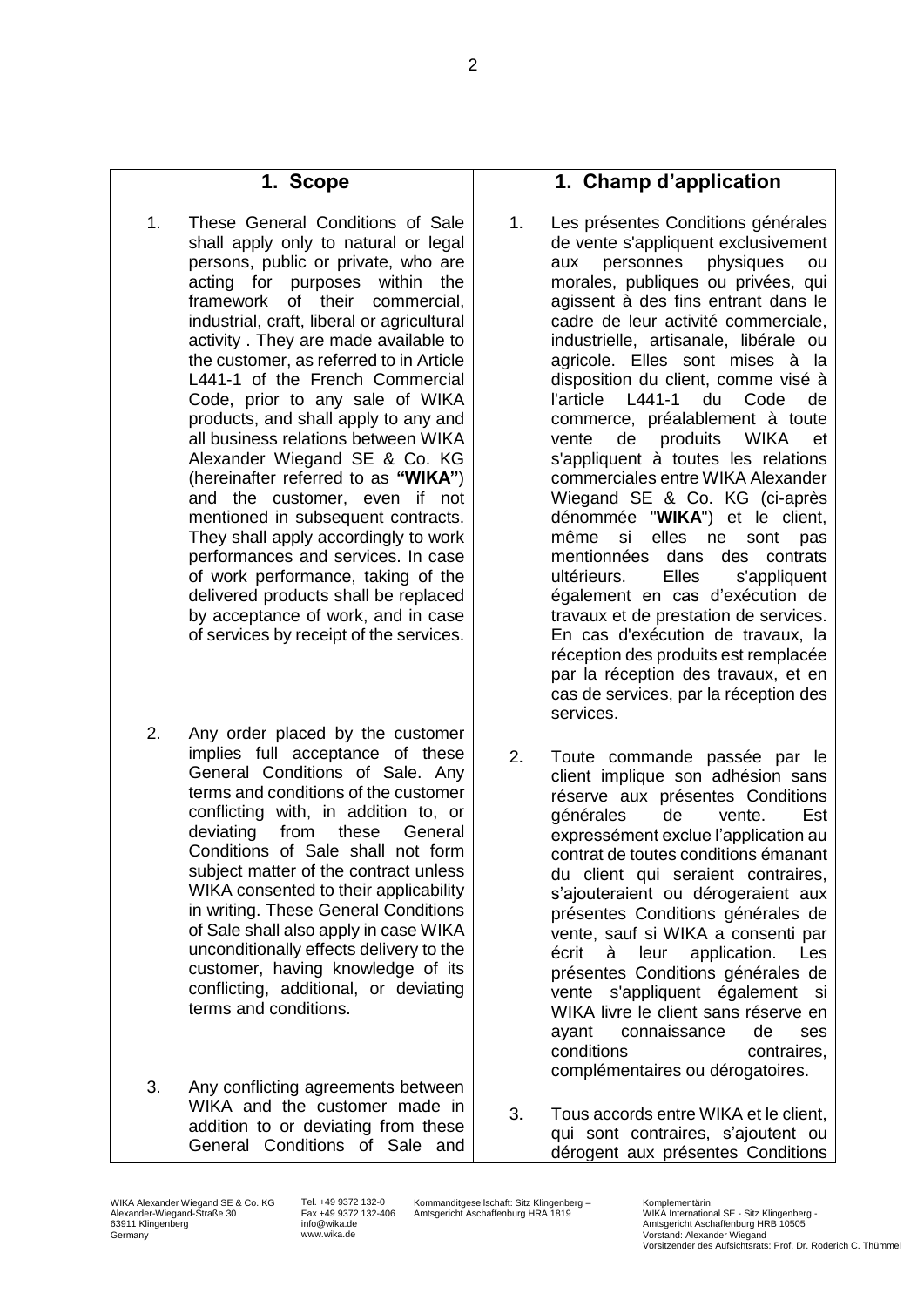| 4. | entered into for the purpose of<br>performing a contract shall be laid<br>down in the contract in writing. This<br>also applies to the deletion of this<br>requirement for written form.<br>Rights exceeding these General |    | générales de vente et qui sont<br>conclus en vue de l'exécution d'un<br>contrat, doivent être mentionnés par<br>écrit dans le contrat. Ceci s'applique<br>également à la suppression de cette<br>exigence de forme écrite. |
|----|----------------------------------------------------------------------------------------------------------------------------------------------------------------------------------------------------------------------------|----|----------------------------------------------------------------------------------------------------------------------------------------------------------------------------------------------------------------------------|
|    | Conditions of Sale that WIKA is<br>entitled to pursuant<br>legal<br>to<br>provisions or other agreements<br>remain unaffected.                                                                                             | 4. | Les présentes Conditions générales<br>de vente n'affectent pas les droits<br>dont WIKA dispose en vertu de<br>dispositions légales ou d'autres<br>accords en sus des présentes<br>Conditions générales de vente.           |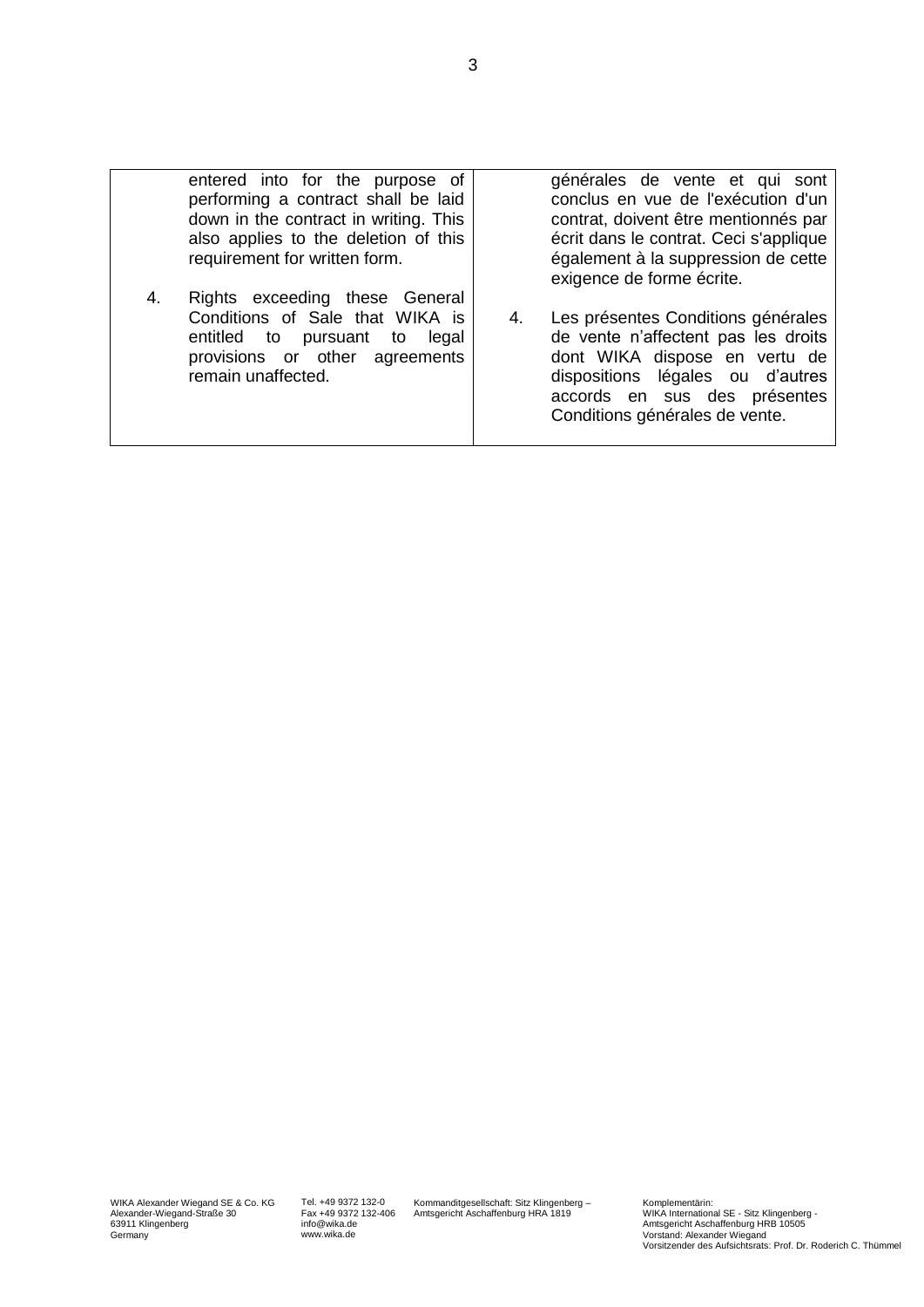## **2. Conclusion of Contract**

- 1. Offers quoted by WIKA are subject to change and non-binding.
- 2. Illustrations, drawings, specifications as to weight, dimension, performance, and consumption as well as any other descriptions of the products contained in the documents pertaining to the offer shall only be approximate unless expressly specified as binding. They constitute neither agreement nor guarantee of WIKA as to the characteristics or durability of the products unless explicitly agreed as such in writing. Expectations of the customer with respect to the products or the use thereof do not constitute any agreement or guarantee of WIKA.
- 3. WIKA reserves all rights of ownership, copyrights, and any other property rights to all offer documents, in particular illustrations, drawings, calculations, brochures, catalogues, models, samples, and tools. Such documents must not be made available to third parties. The customer shall return upon WIKA's request to WIKA all offer documents that are no longer necessary in the ordinary course of business. For orders according to customer specifications, the customer is liable for a possible violation of third-party rights or property rights and indemnifies WIKA against such claims unless the customer has not committed a breach of duty or is not responsible for this breach of duty.

### **2. Conclusion du Contrat**

- 1. Les offres émises par WIKA peuvent être modifiées et ne sont pas contraignantes.
- 2. Les illustrations, dessins, données relatives au poids, aux dimensions, aux performances et à la consommation ainsi que toute autre description des produits figurant dans les documents accompagnant l'offre ne sont qu'indicatifs, sauf s'ils sont expressément qualifiés de contraignants. Ils n'engagent pas WIKA quant aux caractéristiques ou à la durabilité des produits, à moins qu'il n'en soit expressément convenu ainsi par écrit. Les attentes du client concernant les produits ou leur utilisation n'engagent pas WIKA.
- 3. WIKA se réserve tous les droits de propriété intellectuelle et industrielle sur l'ensemble des documents accompagnant l'offre, notamment les illustrations, dessins, calculs, brochures, catalogues, modèles, échantillons et outils. Ces documents ne doivent pas être mis à la disposition de tiers. Le client doit retourner à WIKA, à la demande de WIKA, tous les documents accompagnant l'offre qui ne sont plus nécessaires dans le cadre de la vie courante de ses affaires. En cas de commandes émises selon les spécifications du client, le client est responsable de toute éventuelle violation des droits de tiers, notamment de leurs droits de propriété intellectuelle et industrielle, et garantit WIKA contre toutes réclamations à ce titre, à moins que le client n'ait commis aucun manquement à ses obligations ou qu'il ne soit pas responsable dudit manquement.

WIKA Alexander Wiegand SE & Co. KG Alexander-Wiegand-Straße 30 63911 Klingenberg Germany

Tel. +49 9372 132-0 Fax +49 9372 132-406 info@wika.de www.wika.de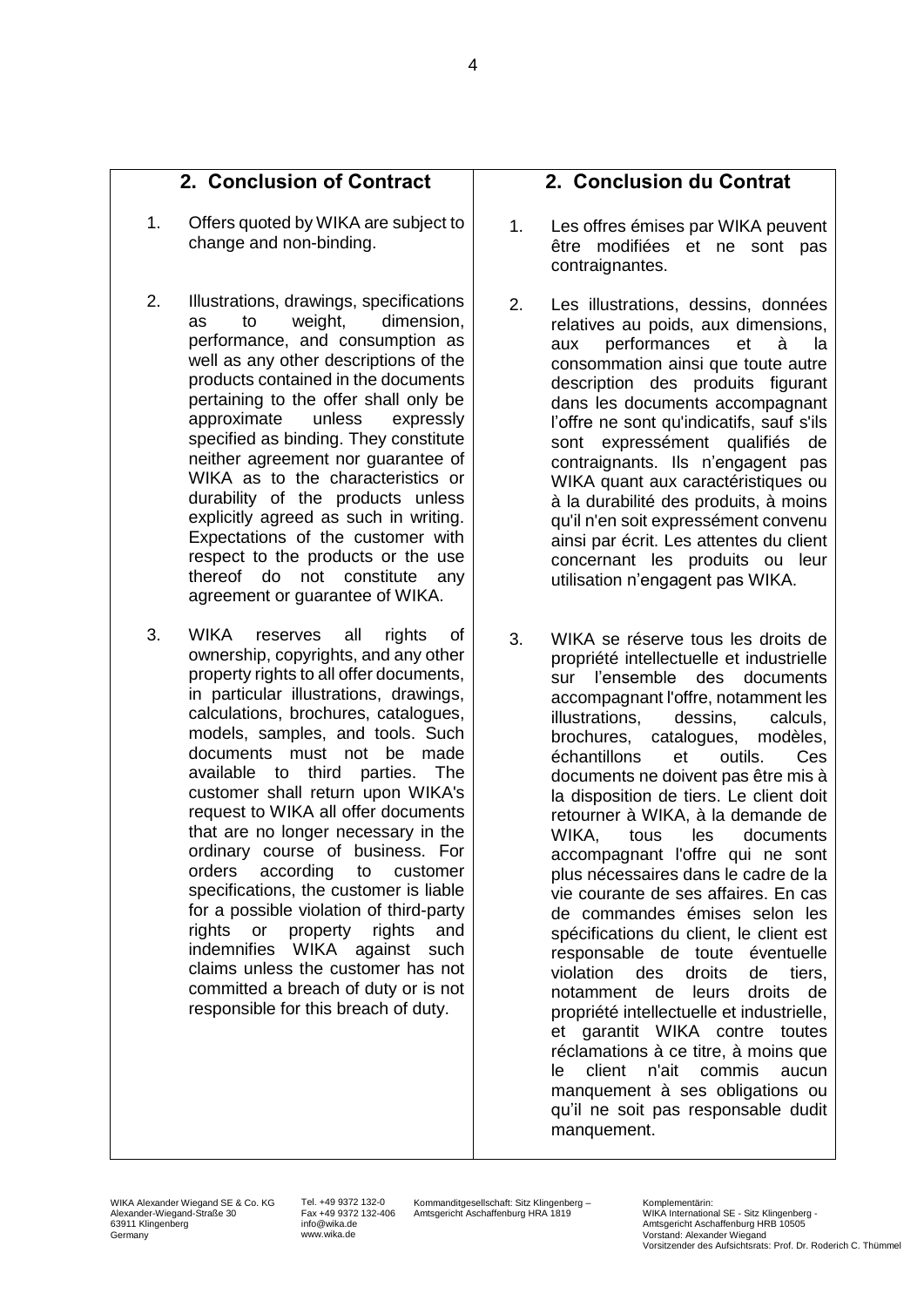- 4. Orders are not binding until they have been confirmed by WIKA within two weeks in a written order confirmation or until WIKA performs the order, in particular by sending the products. Any order confirmation processed by use of automatic appliances and lacking signature and name is considered a written order confirmation. Silence of WIKA as to offers, orders, requests, or other declarations of the customer is deemed consent only if there is a prior written agreement to that effect. To the extent the order confirmation contains obvious errors, misspellings, or miscalculations, WIKA shall not be bound to it.
	- 5. In case of opening of insolvency proceedings against the customer or if the customer's financial situation deteriorates significantly, WIKA may rescind the contract in whole or in part.
- 4. Les commandes ne sont pas fermes tant qu'elles n'ont pas été confirmées par WIKA par une confirmation de commande écrite sous un délai de deux semaines ou tant que WIKA n'a pas exécuté la commande, notamment en envoyant les produits. Toute confirmation de commande établie à l'aide de dispositifs automatiques, sur laquelle la signature et la reproduction du nom font défaut, est considérée comme une confirmation de commande écrite. Le silence de WIKA sur les offres, commandes, demandes ou autres déclarations du client ne vaut consentement que s'il existe un accord écrit préalable à cet effet. Si la confirmation de commande contient des erreurs manifestes, des fautes d'orthographe ou des erreurs de calcul, WIKA n'est pas liée par celle-ci.
- 5. En cas d'ouverture d'une procédure collective à l'encontre du client ou si la situation financière du client se détériore de manière significative, WIKA est en droit de résilier le contrat en totalité ou en partie.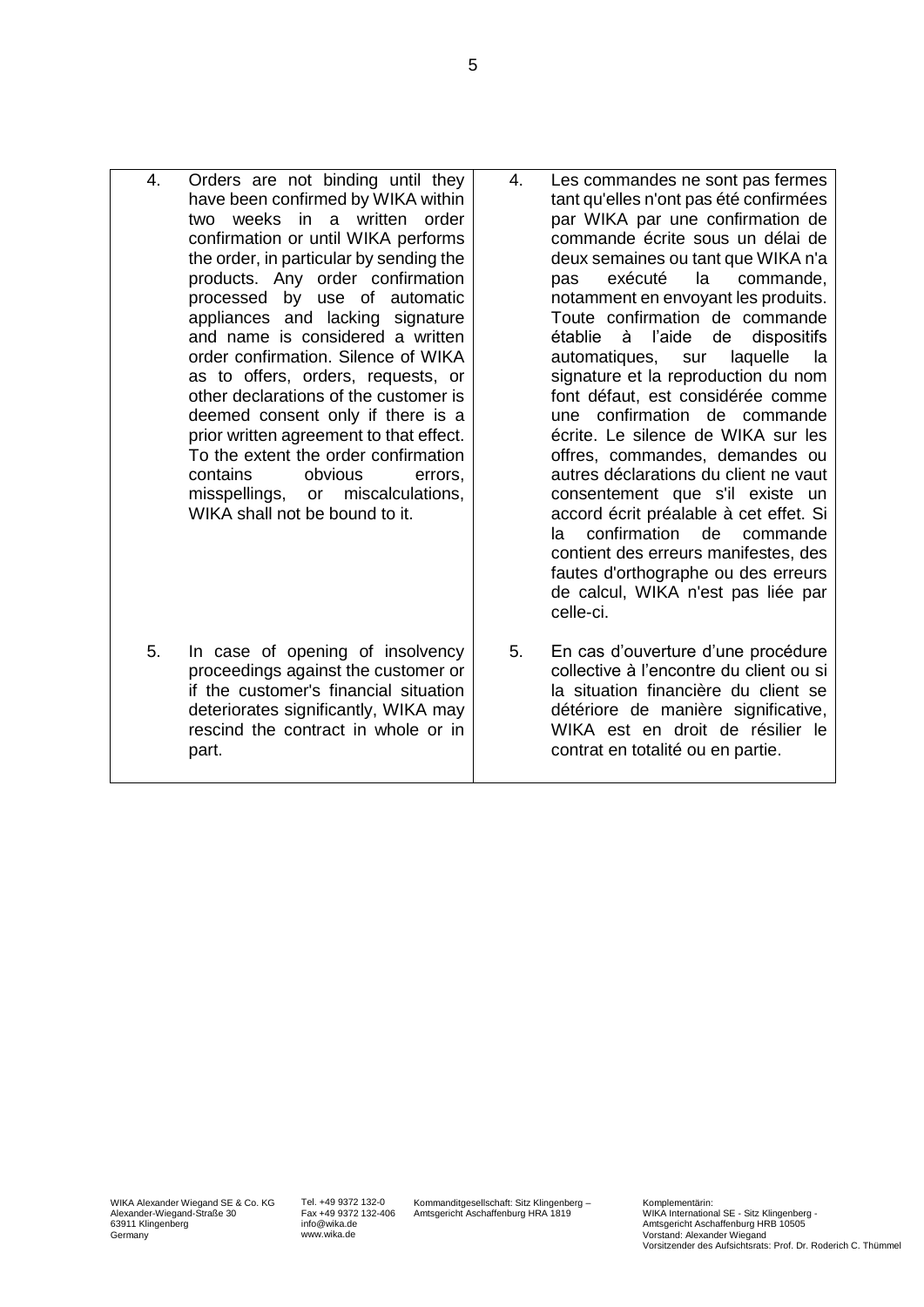### **3. Scope of Order and Acceptance**

- 1. The written order confirmation of WIKA is authoritative for the scope oforder. Changes to the scope of order by the customer require the written confirmation of WIKA to be effective. The products are subject to modifications in construction and form to the extent such modifications are customary in trade or lie within the DIN tolerances or are insignificant and thus acceptable to the customer. This applies accordingly to the choice of materials, the specification, and the construction type.
- 2. Delivery in parts is permissible unless the customer cannot be reasonably be expected to accept a delivery in parts and WIKA's interests are taken into account at the same time.
- 3. WIKA reserves the right to make excess or short deliveries of up to 5% of the scope of delivery for technical reasons. Claims for defects shall be excluded in this case.
- 4. The customer shall be obliged to accept the work performed by WIKA. The customer shall not be entitled to refuse a acceptance because of insignificant defects. For a acceptance, the customer has to sign an acceptance certificate. Nevertheless, it shall also be considered as acceptance if WIKA has set the customer a reasonable period for acceptance after completion of the work and the customer has not refused

## **3. Objet de la commande et Réception**

- 1. La confirmation de commande écrite de WIKA fait foi pour l'objet de la commande. Toute modification de l'objet de la commande par le client nécessite une confirmation écrite de WIKA pour être effective. Des modifications peuvent être apportées à la conception et à la forme des produits s'il s'agit d'écarts qui sont habituels dans la branche ou se situent dans les tolérances DIN ou s'ils sont minimes et donc acceptables pour le client. Il en va de même pour le choix des matériaux, les spécifications et le type de fabrication.
- 2. Les livraisons partielles sont autorisées, à moins qu'il ne puisse pas être raisonnablement attendu du client qu'il accepte une livraison partielle et que les intérêts de WIKA soient également préservés.
- 3. Pour des raisons techniques, WIKA se réserve le droit de livrer des quantités inférieures ou supérieures à l'objet de la livraison dans la limite de 5%. Dans ce cas, toutes réclamations pour livraison nonconforme sont exclues.
- 4. Le client est tenu de réceptionner les travaux effectués par WIKA. Le client n'a le droit de refuser de réceptionner les travaux qu'en raison de défauts ayant un caractère substantiel. Pour réceptionner les travaux, le client doit signer un procès-verbal de réception. Toutefois, il y a également réception si WIKA a fixé au client un délai raisonnable pour la réception après l'achèvement des travaux et que le client n'a pas refusé la réception dans ce délai en signalant au moins un défaut ou si le client a commencé

Tel. +49 9372 132-0 Fax +49 9372 132-406 info@wika.de www.wika.de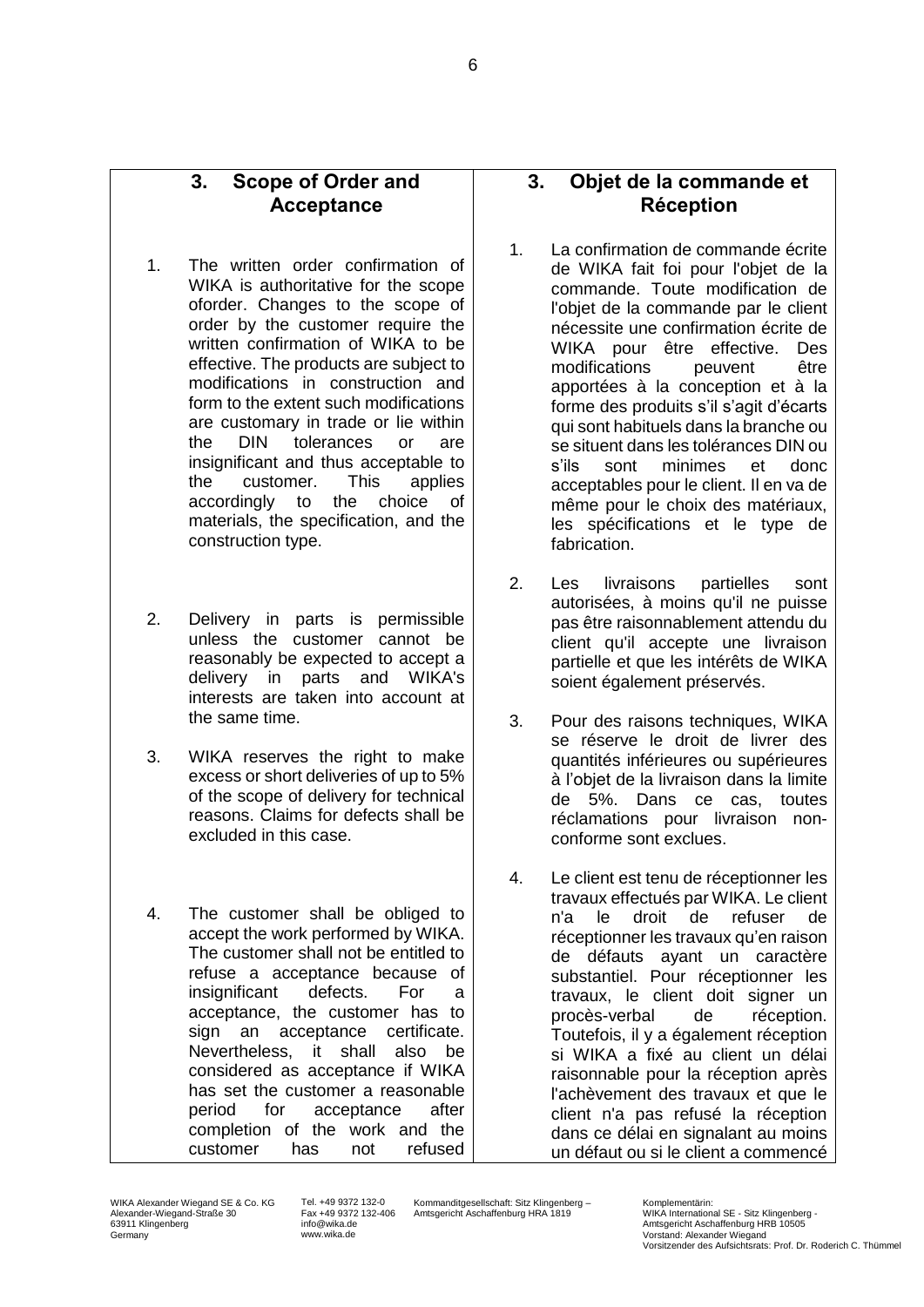| acceptance within this period by<br>indicating at least one defect or if the<br>customer starts operating the<br>products or using them in any other<br>way. WIKA shall be entitled to<br>request acceptance of<br>partial<br>deliveries. | à faire fonctionner les produits ou à<br>les utiliser de toute autre manière.<br>WIKA est en droit de demander au<br>client de réceptionner des livraisons<br>partielles. |
|-------------------------------------------------------------------------------------------------------------------------------------------------------------------------------------------------------------------------------------------|---------------------------------------------------------------------------------------------------------------------------------------------------------------------------|
|-------------------------------------------------------------------------------------------------------------------------------------------------------------------------------------------------------------------------------------------|---------------------------------------------------------------------------------------------------------------------------------------------------------------------------|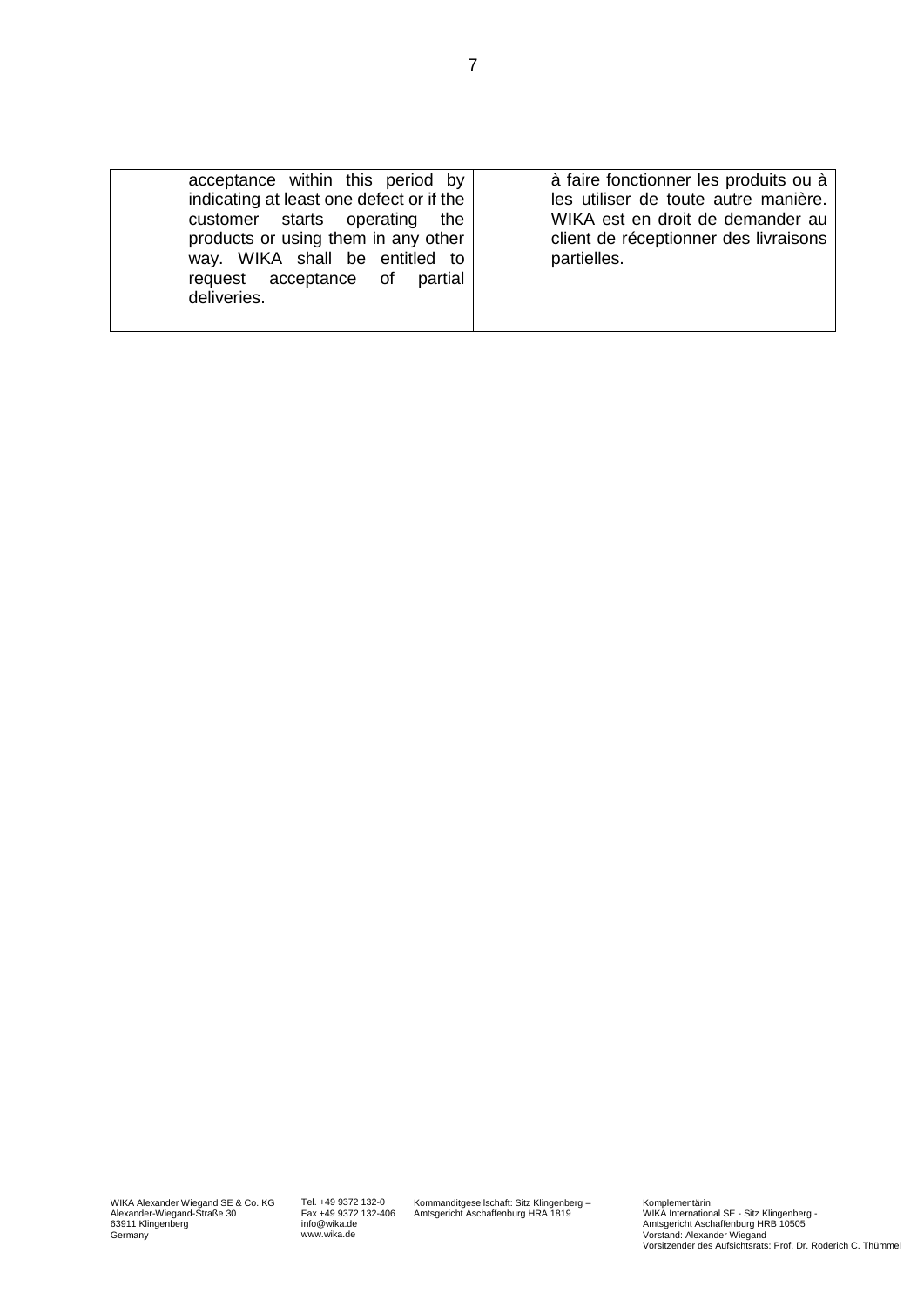Kommanditgesellschaft: Sitz Klingenberg – Amtsgericht Aschaffenburg HRA 1819

## **4. Delivery Dates and Periods**

- 1. Delivery dates must be agreed in writing. Delivery dates are nonbinding unless specified by WIKA as binding in advance in writing.
- 2. The delivery date shall be deferred by an adequate period of time if the customer does not provide the documents and approvals to be provided by it or grant the required releases in due time, or if not all technical matters have been completely clarified in due time, or if the agreed down-payment or, in case of an international order, the entire payment has not be received by WIKA in due time. All delivery dates and periods are subject to the due and timely fulfilment of all other obligations of the customer.
- 3. The delivery period is deemed to have been met if the products have left the factory before this period has expired or if WIKA has communicated that the products are ready for dispatch or collection. All delivery dates and periods are subject to the fact that WIKA receives its own supplies in due form and especially in due time unless WIKA is responsible for this situation of inadequate supplies. If WIKA has not duly and timely received its own supplies, WIKA shall be entitled to rescind the contract. WIKA shall promptly inform the customer in case it exercises its right of rescission and shall return any performances made by the customer.
- 4. In case of cross-border deliveries, the customer shall furnish the

## **4. Dates et délais de livraison**

- 1. Les dates de livraison doivent être convenues par écrit. Les dates de livraison ne sont pas contraignantes, sauf si WIKA a précisé par écrit qu'elles le sont.
- 2. La date de livraison est reportée d'un délai raisonnable si le client ne fournit pas les documents et agréments qu'il doit fournir ou ne donne pas les autorisations requises dans les délais convenus, ou si toutes les questions techniques n'ont pas été entièrement clarifiées dans les délais convenus, ou si l'acompte convenu ou, en cas de commande internationale, le paiement intégral n'a pas été reçu par WIKA dans les délais convenus. Le respect des dates et délais de livraison suppose l'exécution dans les délais convenus de toutes les autres obligations du client.
- 3. Le délai de livraison est considéré comme respecté si les produits ont quitté l'usine au plus tard à l'expiration dudit délai ou si WIKA a communiqué que les produits sont à la disposition du client ou du transporteur missionné par le client au plus tard à l'expiration dudit délai. Le respect des dates et délais de livraison est conditionné par la réception par WIKA de ses propres fournitures dans les délais, à moins que WIKA soit responsable dudit défaut d'approvisionnement. Si WIKA n'a pas reçu ses propres fournitures dans les délais, WIKA est en droit de résilier le contrat. WIKA informe le client sans délai de l'exercice de son droit de résiliation et lui restitue les prestations effectuées par le client.
- 4. En cas de livraisons transfrontalières, le client est tenu de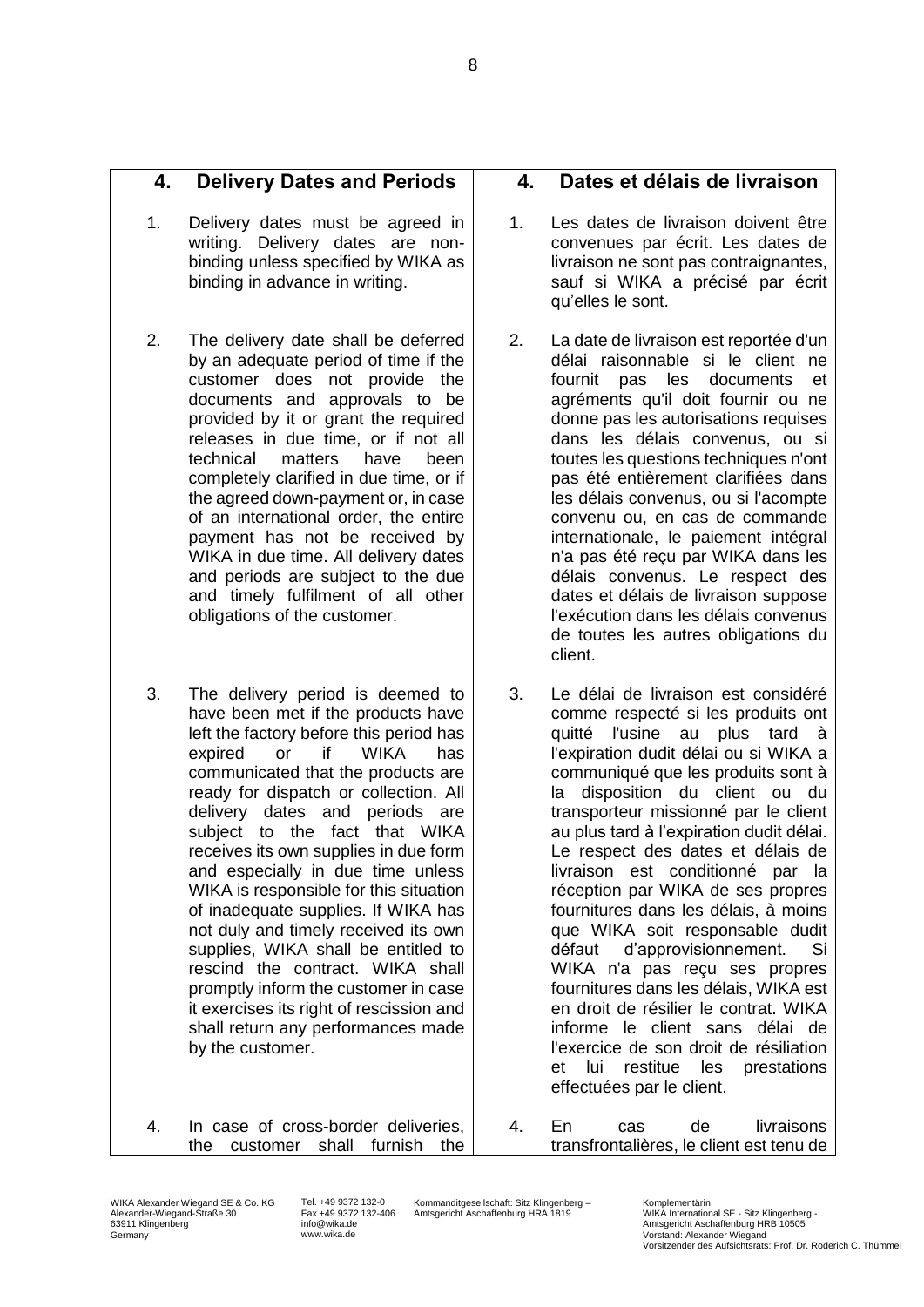competent authorities in due time with all declarations and shall take all measures required for export from France and import to the country of destination, in particular procure the documentation required for customs clearance and comply with the export regulations or other limitations as to the merchantability of the products. The delivery shall be subject to the reservation that performance of the delivery is not hindered through national or international regulations, particularly regulations controlling exports as well as embargoes or other sanctions. Delays due to export inspections or licensing procedures suspend deadlines and delivery times.

- 5. In case of delay in delivery, the customer is entitled to rescind the contract after a reasonable grace period which it has set WIKA upon commencement of the delay in delivery has expired unsuccessfully.
- 6. Should WIKA and the customer have entered into a framework contract on future deliveries with fixed delivery periods and dates, and should the customer fail to call the products in due time, WIKA is entitled to deliver and invoice the products after a reasonable grace period set by WIKA has expired unsuccessfully, to rescind the contract, or to claim damages or reimbursement of expenses. The right to claim damages or reimbursement of expenses shall not apply if the customer is not responsible for the failure to call the products in due time.

fournir aux autorités compétentes dans les délais impartis toutes les déclarations et de prendre toutes les mesures nécessaires à l'exportation depuis la France et à l'importation dans le pays de destination, et notamment de se procurer les documents nécessaires au dédouanement et de respecter les réglementations en matière d'exportation ou autres limitations quant à commercialisation des produits. La livraison ne sera exécutée que sous réserve qu'elle ne soit pas entravée par des réglementations nationales ou internationales, en particulier des réglementations relatives au contrôle des exportations ainsi que des embargos ou autres sanctions. Les retards dus aux contrôles d'exportation ou aux procédures d'autorisation suspendent les délais de livraison et reportent les dates de livraison.

- 5. En cas de retard de livraison, le client est en droit de résilier le contrat après l'expiration d'un délai supplémentaire raisonnable accordé à WIKA après la survenance du retard de livraison.
- 6. Si WIKA et le client ont conclu un contrat-cadre pour des livraisons futures avec des délais et des dates de livraison fixes et que le client ne procède pas à l'enlèvement des produits aux échéances convenues, WIKA a le droit, après l'expiration d'un délai supplémentaire raisonnable accordé au client, de soit livrer et facturer les produits, soit résilier le contrat, soit demander des dommages-intérêts ou le remboursement des frais. Le droit de demander des dommages et intérêts ou le remboursement des frais est exclu si le client n'est pas responsable du défaut d'enlèvement

Tel. +49 9372 132-0 Fax +49 9372 132-406 info@wika.de www.wika.de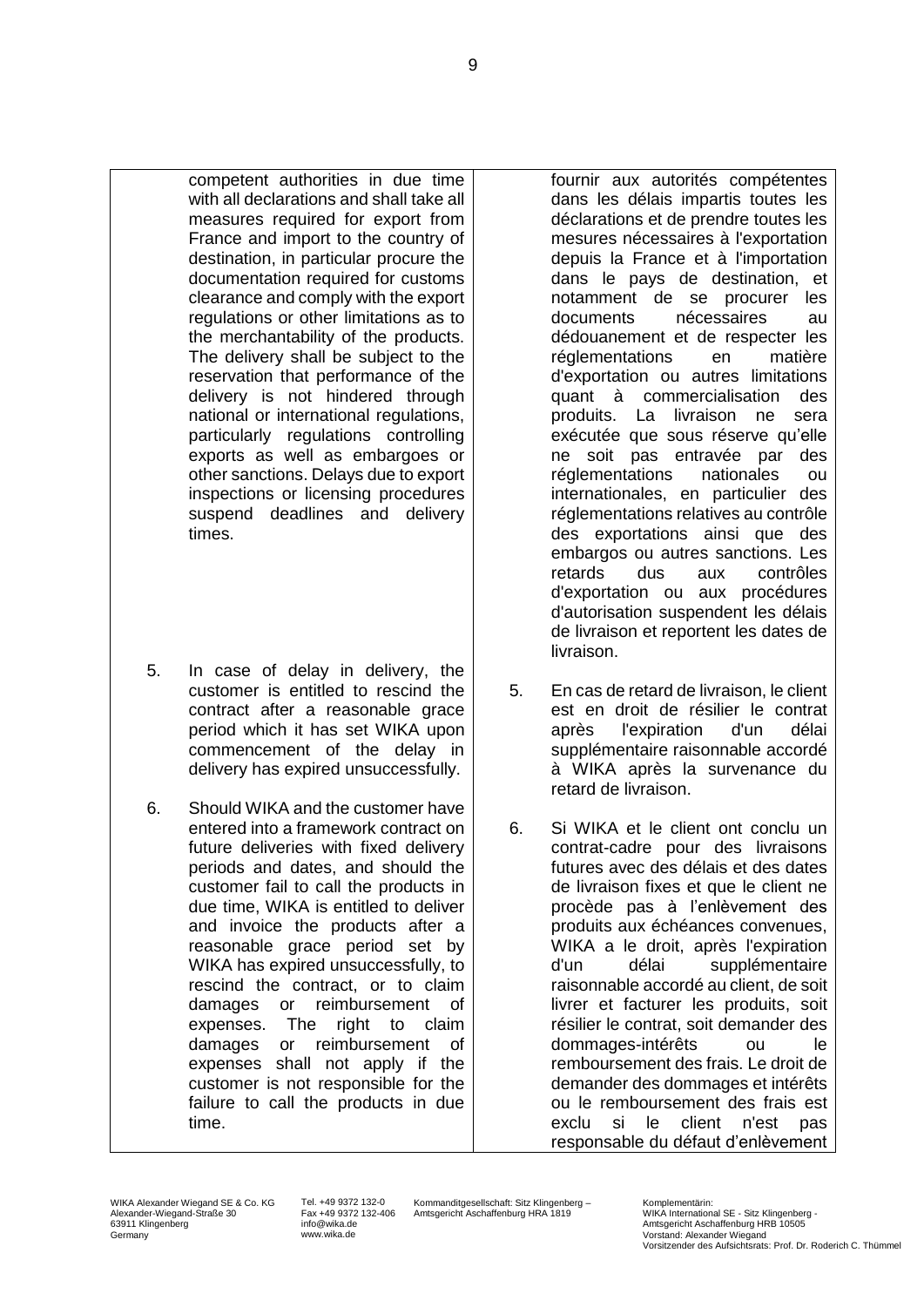| des | produits   | aux | chéances<br>ec. |
|-----|------------|-----|-----------------|
|     | convenues. |     |                 |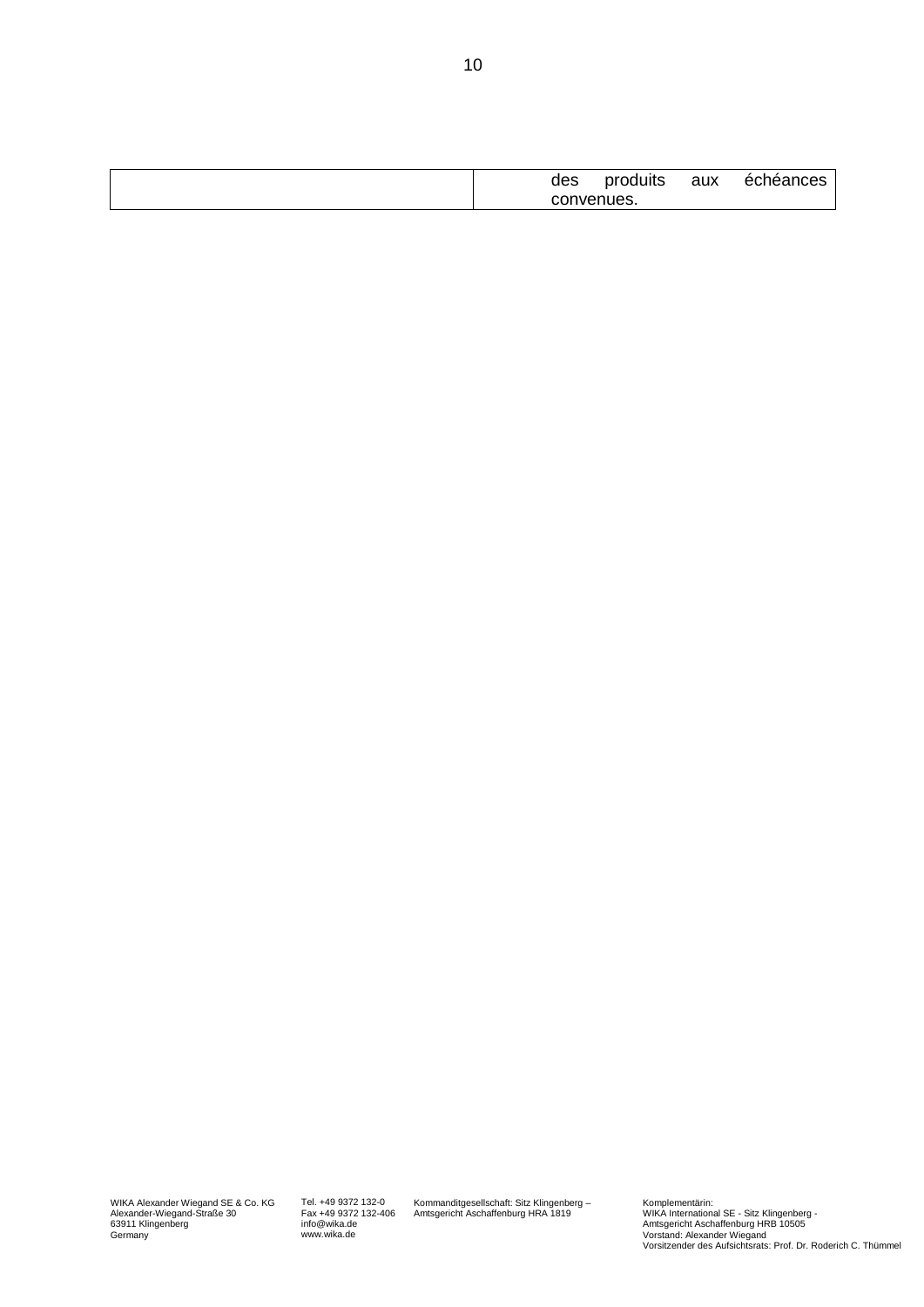## **5. Prices and Payment**

- 1. Unless specific agreements are made to the contrary, all prices apply ex works and are exclusive of shipping and packaging costs, insurance, statutory taxes, customs duties, or other levies. The costs incurred in this context, in particular the costs for packaging and transport of the products, will be invoiced separately. Statutory VAT will be shown separately on the invoice at the statutory rate valid on the day of invoicing.
- 2. Orders without expressly agreed fixed prices and with a delivery period or date of at least two months following the conclusion of contract will be invoiced at the list prices of WIKA valid on the day of delivery. The recording of the list price valid on the order date on the order form or order confirmation does not constitute agreement of a fixed price. The customer shall be entitled to rescind the contract to the extent prices are increased by more than 5%. The customer will promptly notify WIKA upon the latter's request of whether or not it will exercise such right of rescission. If productionrelated price increases occur by the date of delivery, WIKA shall, irrespective of the offer and order confirmation, be entitled to adjust the prices accordingly.
- 3. Unless a separate agreement is made to the contrary, the delivery price is payable net within 30 days following the invoice date. The day of payment is considered the day WIKA is able to dispose of the delivery price. If the customer defaults

### **5. Prix et paiement**

- 1. Sauf convention contraire, tous les prix s'entendent départ usine et ne comprennent pas les frais de transport et d'emballage, les assurances, les taxes légales, les droits de douane ou autres prélèvements. Les frais encourus dans ce cadre, notamment les frais d'emballage et de transport des produits, seront facturés séparément. La TVA légale sera indiquée séparément sur la facture au taux légal en vigueur le jour de la facturation.
- 2. Les commandes passées sans qu'un prix fixe ait été expressément convenu et avec un délai ou une date de livraison d'au moins deux mois après la conclusion du contrat seront facturées aux prix catalogue de WIKA en vigueur le jour de la livraison. L'inscription du prix catalogue valable à la date de la commande sur le formulaire de commande ou la confirmation de commande ne constitue pas un accord sur un prix fixe. Le client est en droit de résilier le contrat si les prix ont augmenté de plus de 5%. Le client informera WIKA sans délai, à la demande de cette dernière, de l'exercice ou non de ce droit de résiliation. Si des augmentations de prix liées à la production interviennent avant la date de livraison, WIKA est en droit, indépendamment de l'offre et de la confirmation de commande, d'adapter les prix en conséquence.
- 3. Sauf convention contraire, le prix est payable dans les 30 jours suivant la date de la facture. Le paiement est reputé intervenu le jour où WIKA est en mesure de disposer du prix. Si le client est en retard de paiement, il doit payer des pénalités de retard

WIKA Alexander Wiegand SE & Co. KG Alexander-Wiegand-Straße 30 63911 Klingenberg Germany

Tel. +49 9372 132-0 Fax +49 9372 132-406 info@wika.de www.wika.de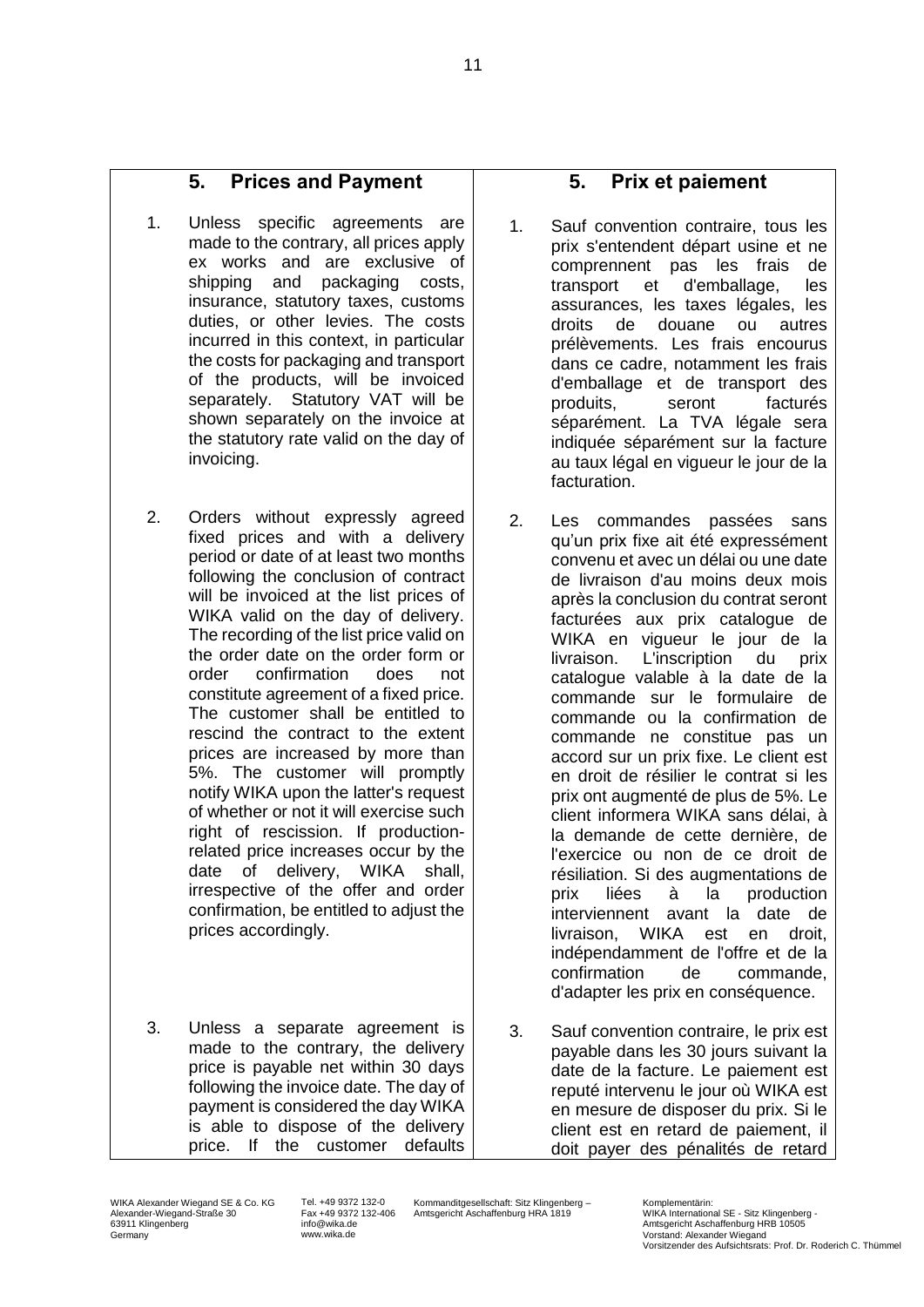payment, it shall pay default interest of 9 percentage points above the interest rate applied by the European Central Bank to its most recent refinancing operation. These penalties are payable without the need for a reminder. In the event of late payment, the customer shall also be liable to pay a flat-rate compensation for collection costs amounting to forty euros (€40.00). WIKA shall also be entitled to demand additional compensation from the customer if the collection costs incurred exceed the amount of this flat-rate compensation, subject to justification. Further claims by WIKA remain unaffected.

- 4. In case of international orders, payment shall, in derogation of Para. 3 above, take place prior to delivery unless otherwise agreed in advance in writing.
- 5. Bills of exchange and cheques will only be accepted by way of provisional performance. This shall also apply to payment by credit card or Purchase Card. Performance is deemed to have been effected if the respective amount has irrevocably been credited to WIKA. The customer shall bear the costs incurred through payment by way of bill of exchange, cheque, credit card, or Purchase Card, in particular all expenses relating thereto.
- 6. If an order is cancelled without justification, WIKA shall be entitled to request a cancellation fee amounting to 10 % of the net order value. The customer is entitled to prove that WIKA has not incurred any damage or only a considerably lower damage. Further claims by WIKA remain unaffected.

dont le taux est égal au taux d'intérêt appliqué par la Banque centrale européenne à son opération de refinancement la plus récente majoré de 9 points de pourcentage. Ces pénalités sont exigibles de plein droit sans qu'un rappel soit nécessaire. En cas de retard de paiement, le client est également débiteur d'une indemnité forfaitaire pour frais de recouvrement d'un montant de quarante euros (40,00 €). WIKA pourra également demander au client une indemnisation complémentaire si les frais de recouvrement exposés sont supérieurs au montant de cette indemnité forfaitaire, sur justification. Les autres droits de WIKA restent inchangés.

- 4. En cas de commandes internationales, le paiement doit, par dérogation au paragraphe 3 cidessus, avoir lieu avant la livraison, sauf accord contraire préalable et écrit.
- 5. La simple remise de lettres de change et les chèques n'est pas libératoire. L'utilisation de cartes de crédit ou de cartes d'achat P-card n'est pas libératoire non plus. Le paiement n'est considéré réalisé que lorsque le montant correspondant a été irrévocablement crédité sur le compte de WIKA. Le client supporte les frais occasionnés par le paiement par lettre de change, chèque, carte de crédit ou carte d'achat P-card, en particulier tous les frais y afférents.
- 6. Si une commande est annulée sans justification, WIKA est en droit de demander au client le paiement de frais d'annulation s'élevant à 10 % de la valeur nette de la commande, sauf à ce que le client prouve que WIKA n'a subi aucun dommage ou seulement un dommage nettement

Tel. +49 9372 132-0 Fax +49 9372 132-406 info@wika.de www.wika.de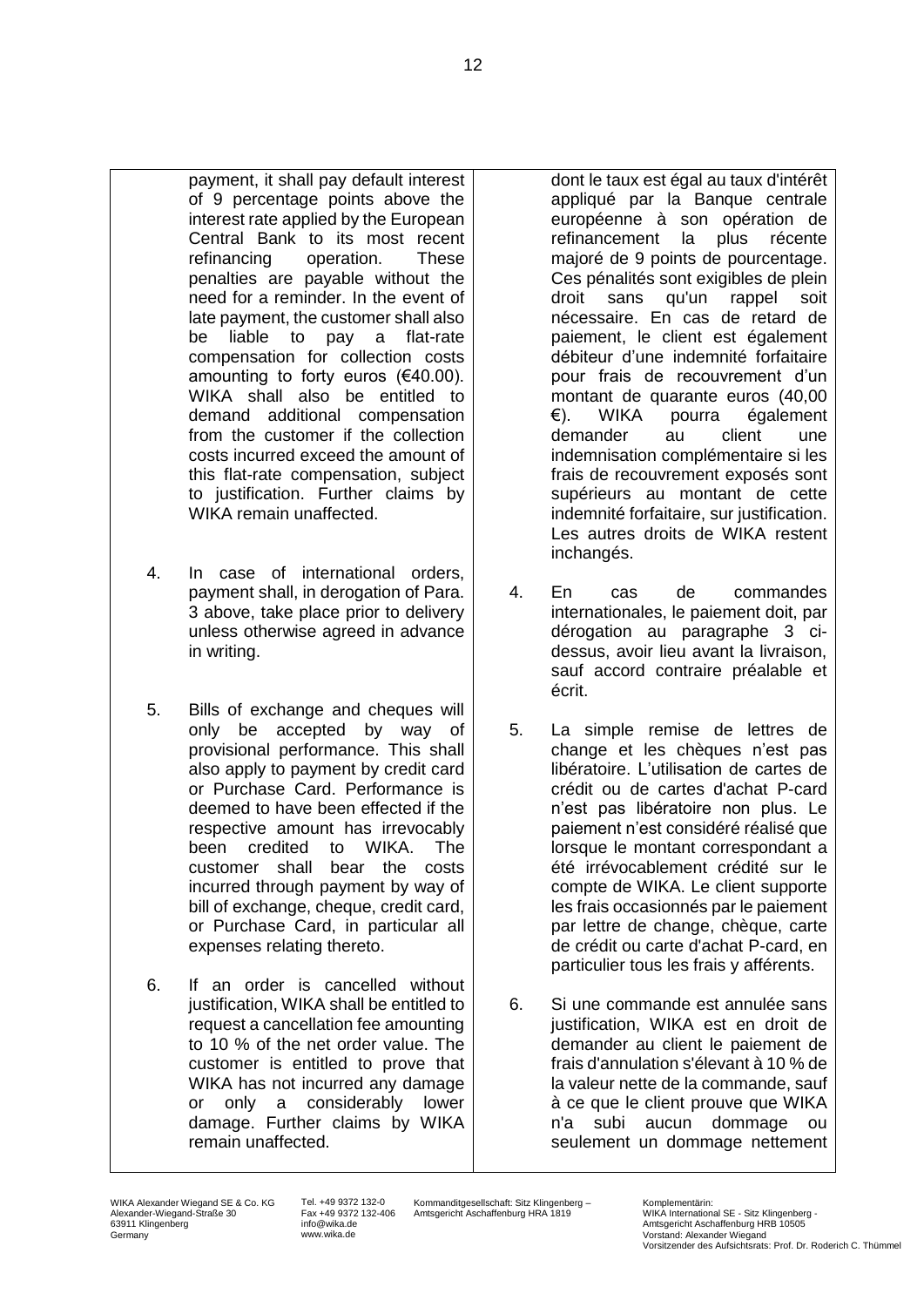| inférieur.<br>* Les autres droits de WIKA |
|-------------------------------------------|
| restent inchangés.                        |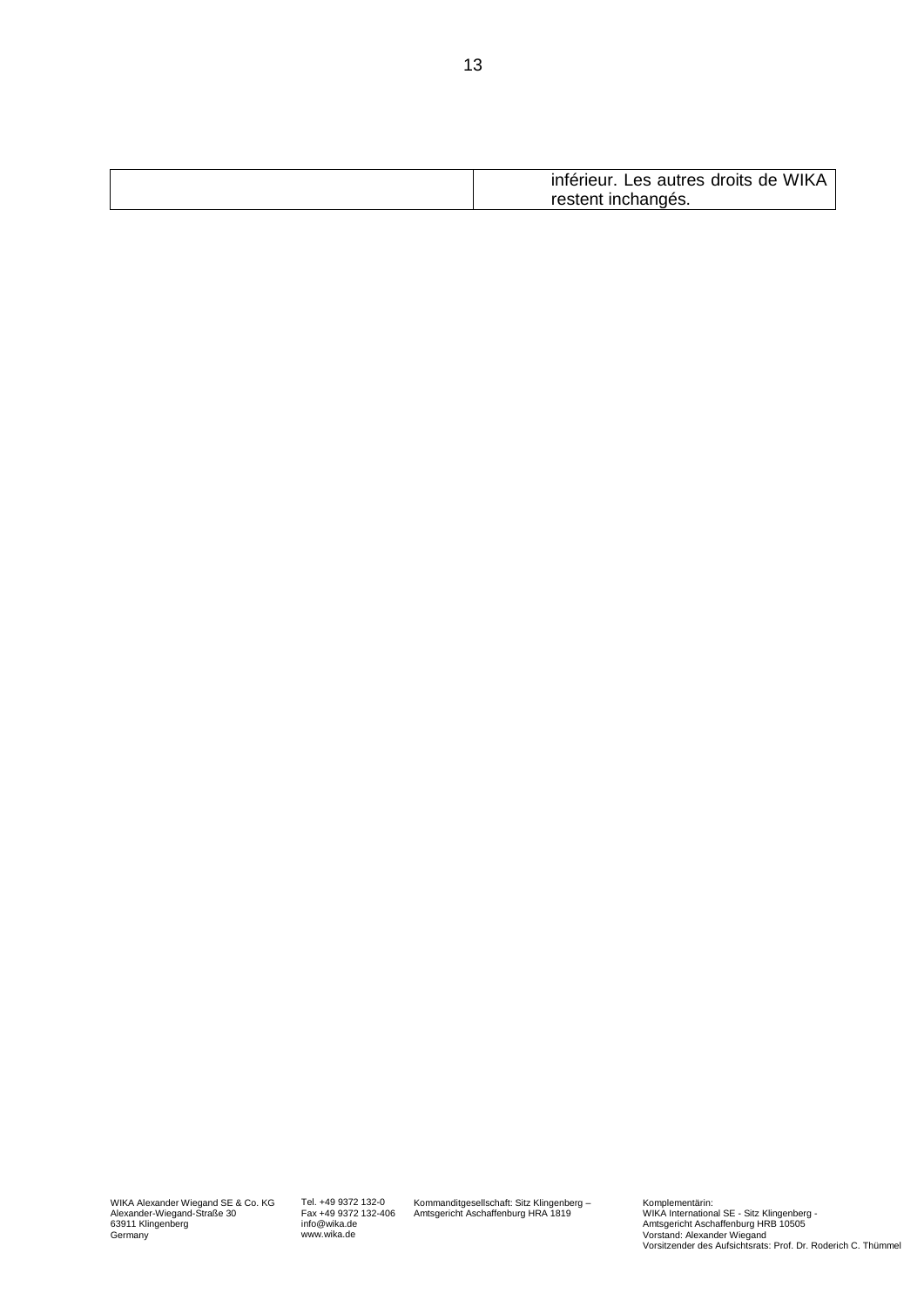## **6. Passing of Risk**

- 1. The risk of accidental loss and accidental deterioration shall pass to the customer as soon as the products have been handed over to the person effecting transport or have left the warehouse of WIKA for purposes of shipment. In case the customer collects the products, the risk of accidental loss and accidental deterioration shall pass to the customer upon notification of readiness for collection. Sentences 1 and 2 above shall also apply to partial deliveries or if WIKA has assumed additional services, e.g., the transport costs or assembly of the products at the customer's site.
- 2. If the customer falls into default in accepting the products, WIKA is entitled to demand compensation for the damage incurred including possible additional expenses unless the customer is not responsible for non-acceptance of the products. In particular, WIKA may store the products at the expense of the customer as long the latter is in default of acceptance. The costs for storing the products are fixed at a rate of 0.5% of the net invoice value for each commenced calendar week of default. Further claims by WIKA remain unaffected. The customer is entitled to prove that WIKA has incurred lower or no costs at all. The same applies if the customer violates any other obligations to cooperate, unless the customer is not responsible therefor. The risk of accidental loss and accidental deterioration of the products shall pass to the customer at the latest at the time the customer falls into default of acceptance. WIKA is entitled to otherwise dispose of the products after the unsuccessful

### **6. Transfert du risque**

- 1. Le risque de perte accidentelle et de détérioration accidentelle est transféré au client dès que les produits ont été remis à la personne chargée du transport ou ont quitté l'entrepôt de WIKA pour être expédiés. En cas d'enlèvement des produits par le client, le risque de perte accidentelle et de détérioration accidentelle est transféré au client dès la notification de la disponibilité pour l'enlèvement. Les phrases 1 et 2 ci-dessus s'appliquent également aux livraisons partielles ou si WIKA a pris en charge des prestations supplémentaires, par exemple les frais de transport ou le montage des produits sur le site du client.
- 2. Si le client procède tardivement à l'enlèvement des produits, WIKA est en droit de demander l'indemnisation du dommage subi, y compris le remboursement d'éventuels frais supplémentaires, sauf si le client n'est pas responsable de l'envèlement tardif des produits. WIKA peut notamment stocker les produits aux frais du client tant que ce dernier n'a pas procédé à l'enlèvement des produits. Les frais de stockage des produits sont fixés à 0,5% de la valeur nette de la facture pour chaque semaine calendaire entamée de retard. Les autres droits de WIKA restent inchangés. Le client est en droit de prouver que WIKA a supporté des coûts inférieurs ou qu'elle n'a supporté aucun coût. Il en va de même si le client manque à toutes autres obligations de coopération, sauf si le client n'en est pas responsable. Le risque de perte accidentelle et de détérioration accidentelle des produits est transféré au client au plus tard au moment où le client aurait dû enlever les produits conformément au

Tel. +49 9372 132-0 Fax +49 9372 132-406 info@wika.de www.wika.de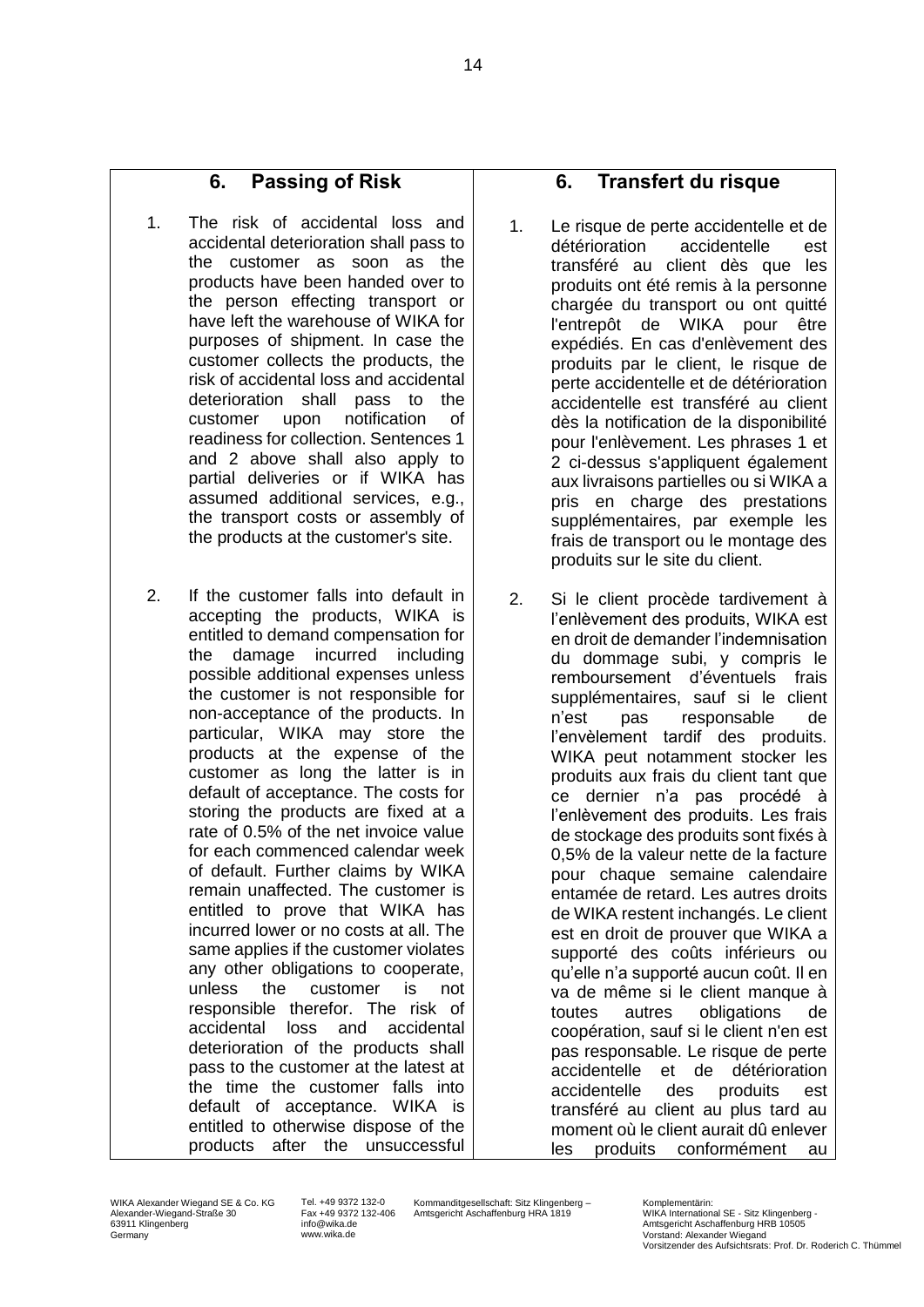|    | expiry of a reasonable period set by<br>WIKA and to supply the products to<br>the customer within a reasonably<br>extended period.                                           |    | contrat. Après l'expiration d'un délai<br>raisonnable accordé par WIKA,<br>WIKA est en droit de disposer<br>autrement des produits et de livrer<br>les produits au client dans un délai<br>raisonnablement prolongé. |
|----|------------------------------------------------------------------------------------------------------------------------------------------------------------------------------|----|----------------------------------------------------------------------------------------------------------------------------------------------------------------------------------------------------------------------|
| 3. | In case shipping is delayed due to<br>circumstances WIKA<br>is.<br>not<br>responsible for, risk shall pass to the<br>customer upon notification<br>οf<br>shipping readiness. | 3. | Si l'expédition est retardée en raison<br>de circonstances dont WIKA n'est<br>pas responsable, le risque<br>est<br>transféré au client dès la notification<br>préparation<br>l'état de<br>de<br>de<br>l'expédition.  |
| 4. | The delivered products must be<br>accepted by the customer even if<br>they have minor defects, without this<br>affecting its claims based on defects.                        | 4. | Les produits livrés doivent être<br>réceptionnés par le client même s'ils<br>présentent des défauts mineurs,<br>sans que cela n'affecte ses droits à<br>formuler des réclamations<br>pour<br>défauts.                |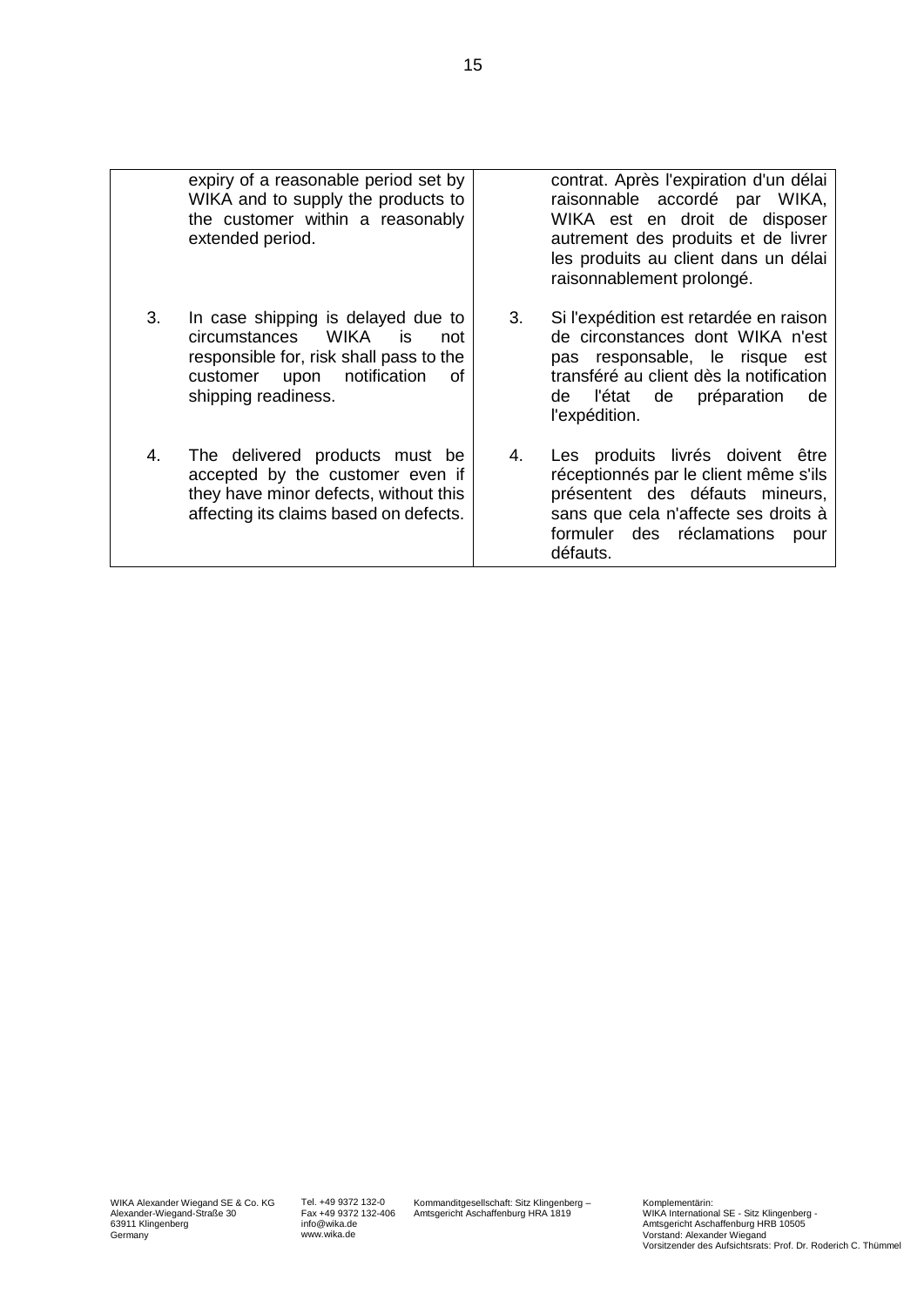# **7. Warranty Claims**

- 1. The rights of the customer to assert claims based on defects presuppose that the customer inspects the delivered products upon receipt, to the extent reasonable also by way of trial processing or trial use, and notifies WIKA of any apparent defects in writing without delay, however no later than two weeks after receipt of the products. Hidden defects must be reported to WIKA in writing promptly after their discovery. The customer must describe the defects in writing when notifying WIKA of them. The assertion of claims based on defects by the customer further presupposes that any and all specifications, statements and conditions shown in the technical instructions, construction manuals, operating manuals, planning and design guidelines, and other documents pertaining to the individual products are complied with during planning, construction, mounting, connection, installation, start-up, operation, and maintenance of the products, in particular that maintenance works are duly carried out and evidenced, and that recommended components are used.
- 2. In case the products are defective, WIKA shall at its own choice render subsequent performance either by removing the defect or by delivering a product free of defects. When rendering subsequent performance, WIKA shall be obligated to bear all expenses required in this respect, in particular transport, shipping, personnel, and material costs, unless such expenses are increased

#### **7. Réclamations pour défauts**

- 1. Les droits du client à formuler des réclamations fondées sur des défauts supposent que le client contrôle les produits livrés dès leur réception, si possible également par le biais de tests d'utilisation, d'une mise en fonctionnement…, et qu'il notifie à WIKA les défauts apparents immédiatement par écrit et au plus tard dans un délai de deux semaines à compter de la réception des produits. Les défauts cachés doivent être signalés par écrit à WIKA sans délai après leur découverte. Le client doit décrire les défauts par écrit lorsqu'il les notifie à WIKA. L'exercice des droits du client en raison de défauts suppose en outre que toutes les spécifications, déclarations et conditions figurant dans les instructions techniques, les manuels de fabrication, les manuels d'utilisation, les directives de planification et de conception et autres documents relatifs aux différents produits soient respectées lors de la conception, de la fabrication, du montage, du raccordement, de l'installation, de la mise en service, de l'exploitation et de la maintenance des produits, en particulier que les travaux de maintenance soient dûment effectués et attestés et que les composants recommandés soient utilisés.
- 2. Si les produits sont défectueux, WIKA doit s'exécuter en nature, et ce, à son choix, soit en éliminant le défaut, soit en livrant un produit exempt de défauts. WIKA est tenue de prendre en charge tous les frais occasionnés par l'exécution en nature, notamment les frais de transport, d'expédition, de personnel et de matériel, étant toutefois précisé que les éventuels surcoûts motivés

Tel. +49 9372 132-0 Fax +49 9372 132-406 info@wika.de www.wika.de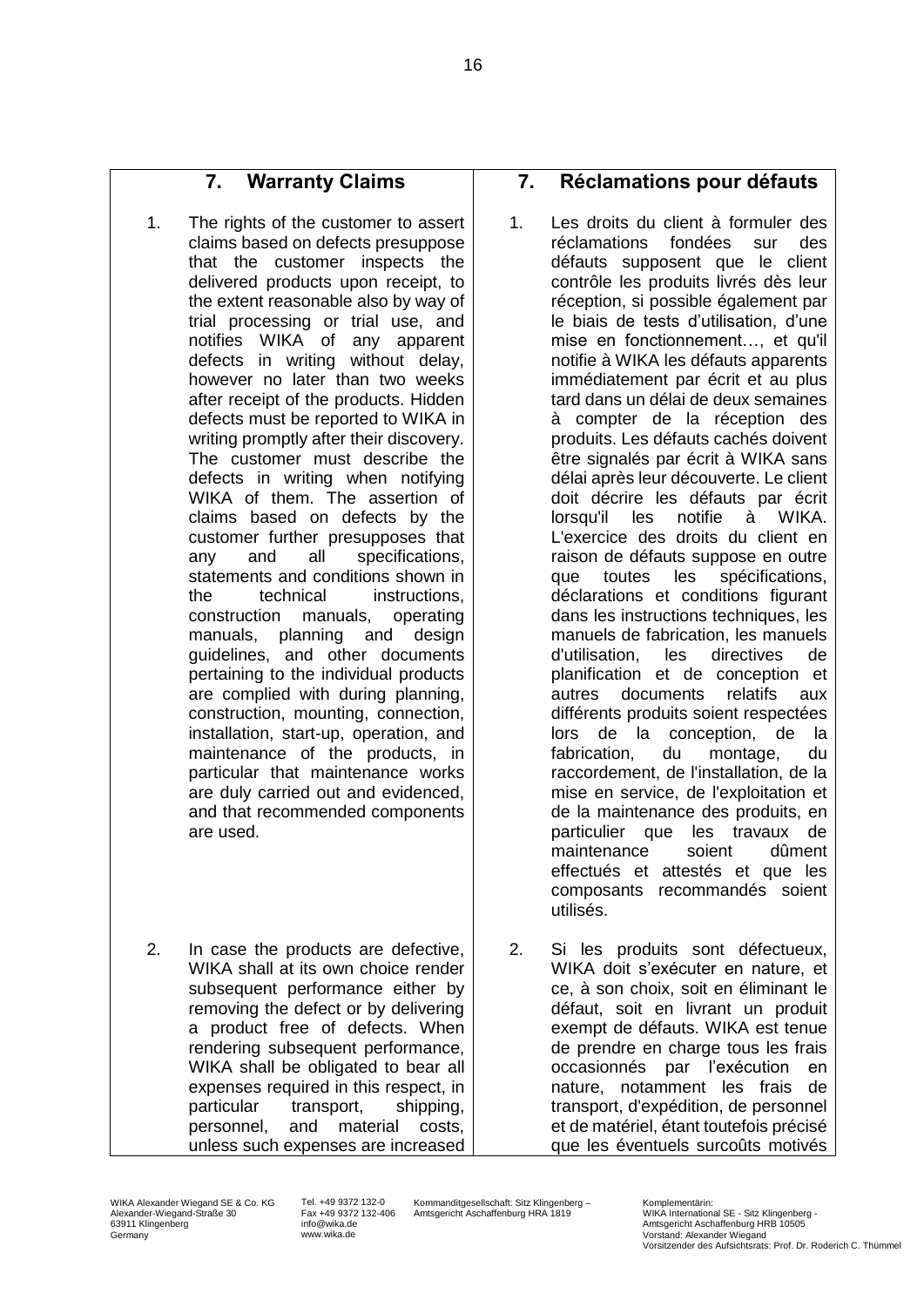- due to the fact that the products were shipped to a place other than the delivery address. Costs for personnel and material asserted by the customer in this context shall be invoiced at cost price. Replaced parts pass into the ownership of WIKA and shall be returned to it.
- 3. In case WIKA is not prepared or able to render subsequent performance, the customer may, without prejudice to any claims for damages or reimbursement of expenses, at its own choice either rescind the contract or reduce the delivery price. The same shall apply in case subsequent performance fails, is unacceptable for the customer, or is unreasonably delayed for reasons attributable to WIKA.
- 4. The customer's right to rescind the contract is excluded if the customer is unable to return the performance received and this is not attributable to the fact that return is impossible due to the nature of the performance received, or WIKA is responsible for it, or the defect was not revealed until the product was processed or modified. The right to rescind is also excluded if WIKA is not responsible for the defect and if the customer must compensate the value instead of returning the performance.
- 5. The assertion of claims based on defects is excluded if the defect results from natural wear and tear in particular of wear parts or is due to improper handling, mounting, operation, or storage, or faulty modification or repair of the products performed by the customer or third parties. The same shall apply to defects attributable to the customer,

par le fait que les produits ont été expédiés dans un lieu différent de l'adresse de livraison ne sont pas pris en charge. Les frais de personnel et de matériel que le client fait valoir dans ce contexte sont facturés au prix coûtant. Les pièces remplacées deviennent la propriété de WIKA et doivent lui être restituées.

- 3. Si WIKA n'est pas prête ou en mesure de s'exécuter en nature, le client peut, à son choix, soit résilier le contrat, soit obtenir une réduction du prix, et ce sans préjudice de ses droits à des dommages-intérêts ou au remboursement des frais. Il en va de même si l'exécution en nature échoue, est inacceptable pour le client ou est retardée de manière déraisonnable pour des raisons imputables à WIKA.
- 4. Le client n'a pas le droit de résilier le contrat si le client n'est pas en mesure de restituer la prestation reçue et que cela n'est pas imputable au fait que la restitution est impossible en raison de la nature de la prestation reçue, ou que WIKA en est responsable, ou que le défaut n'a été révélé qu'au moment de l'utilisation ou de la modification du produit. De même, le client n'a pas le droit de résiler le contrat si WIKA n'est pas responsable du défaut et le client doit rembourser la valeur de la prestation en lieu et place de la restitution.
- 5. Le client n'a pas le droit de formuler une réclamation pour défaut si le défaut résulte de l'usure naturelle, en particulier des pièces d'usure, ou est dû à une manipulation, un montage, une utilisation ou un stockage inappropriés, ou à une modification ou une réparation défectueuse des produits effectuée par le client ou par des tiers. Il en va de même pour les

Tel. +49 9372 132-0 Fax +49 9372 132-406 info@wika.de www.wika.de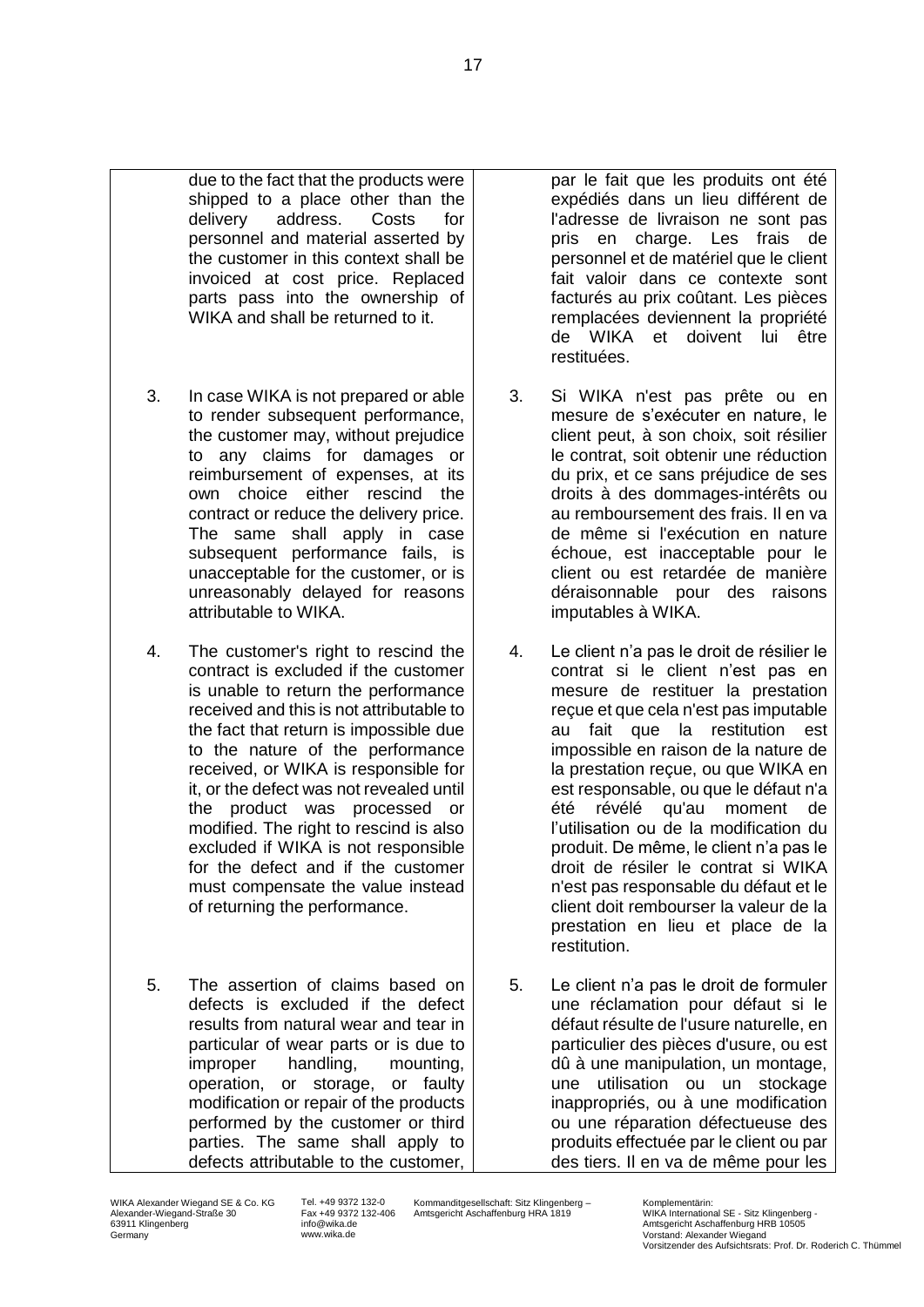- in particular in case the defect is based on chemical, physical, or thermic factors which are unusual and which the customer did not point out to WIKA in writing. The same applies to defects resulting from a technical cause other than the original defect.
- 6. Claims of the customer for reimbursement of expenses instead of claims for damages in lieu of performance are excluded unless a reasonable third party would also have incurred such expenses.
- 7. WIKA does not assume any warranty, in particular no warranty of quality or durability, unless otherwise agreed in writing, without prejudice to the applicable legal provisions.
- 8. The limitation period for claims based on defects asserted by the customer shall amount to one year unless a consumer goods purchase (end customer is a consumer) takes place at the end of the supply chain. To the extent the defective products were used for a building in accordance with their intended use and have caused its defectiveness, or to the extent the defect is buildingrelated, the limitation period shall amount to five years. The limitation period of one year shall also apply to claims in tort based on a defect of the products. The limitation period begins when the products are delivered. The limitation period of one year shall not apply to the unlimited liability of WIKA for damages resulting from a breach of a guarantee or from harm to life, physical injury, or harm to health, for intent and gross negligence, and for product defects, or to the extent WIKA has assumed a procurement risk.

défauts imputables au client, en particulier si le défaut repose sur des facteurs chimiques, physiques ou thermiques inhabituels et que le client ne les a pas signalés à WIKA par écrit. Il en va de même pour les défauts résultant d'une cause technique autre que le défaut initial.

- 6. Le client n'a pas le droit de demander le remboursement de frais en lieu et place des demandes de dommages-intérêts, sauf si un tiers aurait également raisonnablement encouru ces frais.
- 7. WIKA n'assume aucune garantie, en particulier aucune garantie de qualité ou de durabilité, sauf accord écrit contraire, ce toutefois sans préjudice des dispositions légales applicables.
- 8. Le délai de prescription pour les réclamations du client fondées sur des défauts est d'un an, à moins qu'un achat de biens de consommation n'ait lieu à la fin de la chaîne d'approvisionnement, le client final étant un consommateur. Si les produits défectueux ont été utilisés pour un bâtiment conformément à leur destination et ont causé sa défectuosité, ou si le défaut affecte le bâtiment, le délai de prescription est de cinq ans. Le délai de prescription d'un an s'applique également aux actions délictuelles fondées sur un défaut des produits. Le délai de prescription commence à courir à compter de la livraison des produits. Le délai de prescription d'un an ne s'applique pas à la responsabilité illimitée de WIKA pour les dommages résultant de la violation d'une garantie ou d'une atteinte à la vie, à l'intégrité physique ou à la santé, d'une faute dolosive ou d'une faute lourde, ou au titre des dispositions d'ordre public en matière de la responsabilité du fait des produit défectueux, ou si WIKA a

Tel. +49 9372 132-0 Fax +49 9372 132-406 info@wika.de www.wika.de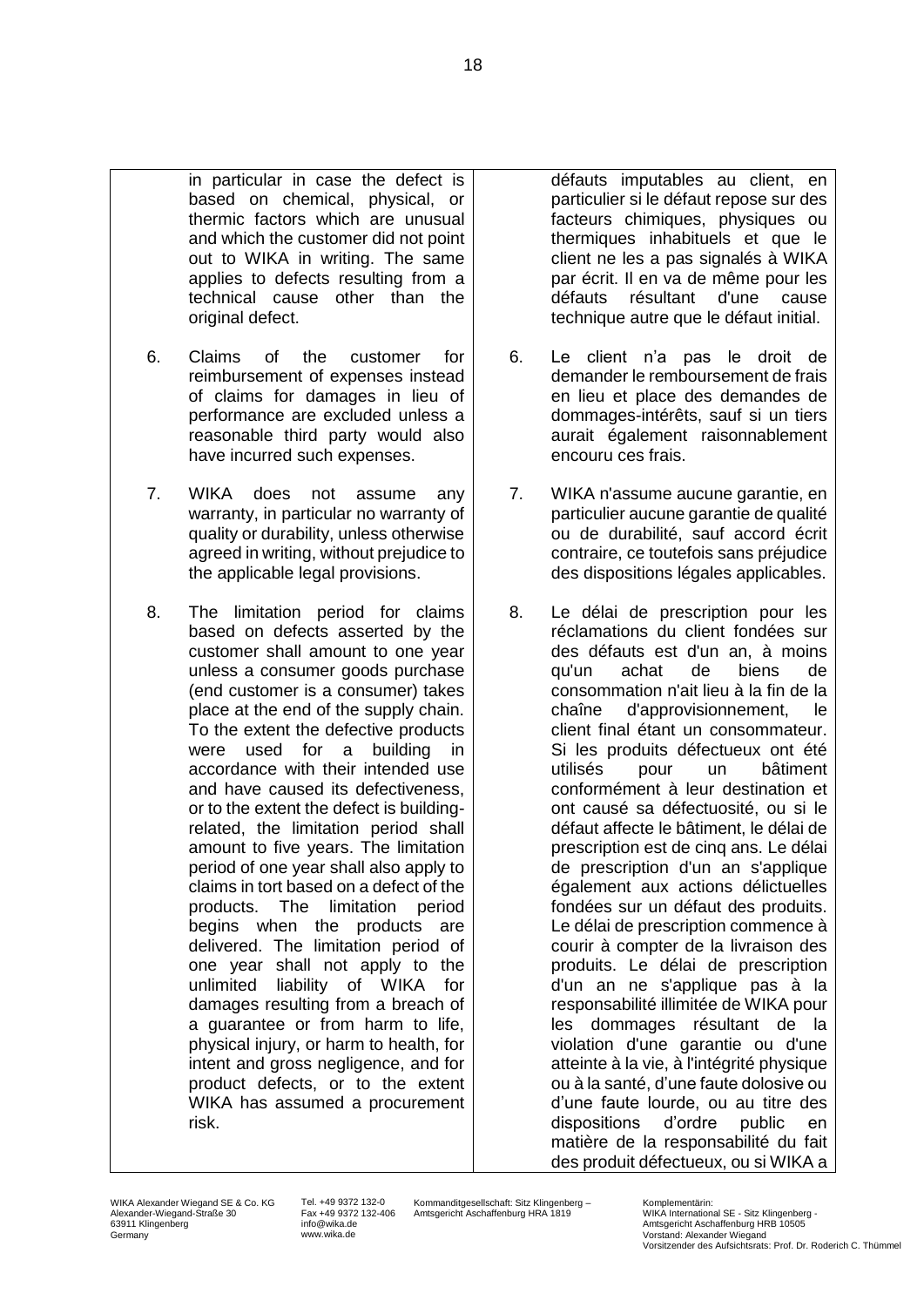|                                                                    |                                                                                                                                                                                                                                                                                                                                                                                                                                                                                                                                                                                                                                                                                                                                                    |    | assumé<br>d'approvisionnement.                                                                  | un                                                                                                                                                                                                                                                                                                                                                                                                                                                                                                                                                                                                                                                                                                                                                                                                  | risque                                                                           |
|--------------------------------------------------------------------|----------------------------------------------------------------------------------------------------------------------------------------------------------------------------------------------------------------------------------------------------------------------------------------------------------------------------------------------------------------------------------------------------------------------------------------------------------------------------------------------------------------------------------------------------------------------------------------------------------------------------------------------------------------------------------------------------------------------------------------------------|----|-------------------------------------------------------------------------------------------------|-----------------------------------------------------------------------------------------------------------------------------------------------------------------------------------------------------------------------------------------------------------------------------------------------------------------------------------------------------------------------------------------------------------------------------------------------------------------------------------------------------------------------------------------------------------------------------------------------------------------------------------------------------------------------------------------------------------------------------------------------------------------------------------------------------|----------------------------------------------------------------------------------|
| 8.                                                                 | <b>Liability of WIKA</b>                                                                                                                                                                                                                                                                                                                                                                                                                                                                                                                                                                                                                                                                                                                           | 8. |                                                                                                 | Responsabilité de WIKA                                                                                                                                                                                                                                                                                                                                                                                                                                                                                                                                                                                                                                                                                                                                                                              |                                                                                  |
| 1.<br>WIKA<br>extent<br>significance<br>for<br>remains unaffected. | WIKA is liable, without limitation, for<br>damages resulting from a breach of<br>warranty or from a violation of life,<br>body or health. The same applies to<br>intent and gross negligence, or to the<br>has<br>assumed<br>a<br>procurement risk. In the case of<br>slight negligence, WIKA is only liable<br>if substantial obligations are violated<br>which result from the nature of the<br>contract or which are of special<br>achieving<br>the<br>purpose of the contract. In the case<br>of violation of such obligations, delay<br>or impossibility, WIKA's liability is<br>restricted to such damage as can be<br>typically expected to result from the<br>scope of this contract. Mandatory<br>statutory liability for product defects | 1. | <b>WIKA</b><br>de<br>retard<br>d'exécution,<br>l'applicabilité<br>d'ordre public<br>défectueux. | responsable,<br>est<br>limitation, des dommages résultant<br>d'une violation de garantie ou d'une<br>atteinte à la vie, à l'intégrité physique<br>ou à la santé. Il en va de même en<br>cas de faute dolosive ou de faute<br>lourde, ou si WIKA a assumé un<br>risque d'approvisionnement. En cas<br>de simple négligence, WIKA n'est<br>responsable qu'en cas de violation<br>d'obligations substantielles résultant<br>de la nature du contrat ou revêtant<br>une importance particulière pour la<br>réalisation de l'objet du contrat. En<br>cas de violation de ces obligations,<br>ou<br>WIKA est limitée aux dommages que<br>l'on peut normalement attendre<br>compte tenu de l'objet du contrat. La<br>présente stipulation n'affecte pas<br>des<br>en<br>responsabilité du fait des produit | sans<br>d'impossibilité<br>la responsabilité de<br>dispositions<br>matière<br>de |
| 2.<br>and agents of WIKA.                                          | In as far as WIKA's liability is<br>excluded or limited, this also applies<br>to the personal liability of the staff,<br>workers, employees, representatives                                                                                                                                                                                                                                                                                                                                                                                                                                                                                                                                                                                       | 2. | s'applique<br>responsabilité<br>employés,                                                       | Dans la mesure où la responsabilité<br>de WIKA est exclue ou limitée, cela<br>également<br>personnelle<br>ouvriers,<br>représentants et agents de WIKA.                                                                                                                                                                                                                                                                                                                                                                                                                                                                                                                                                                                                                                             | à<br>la<br>des<br>salariés,                                                      |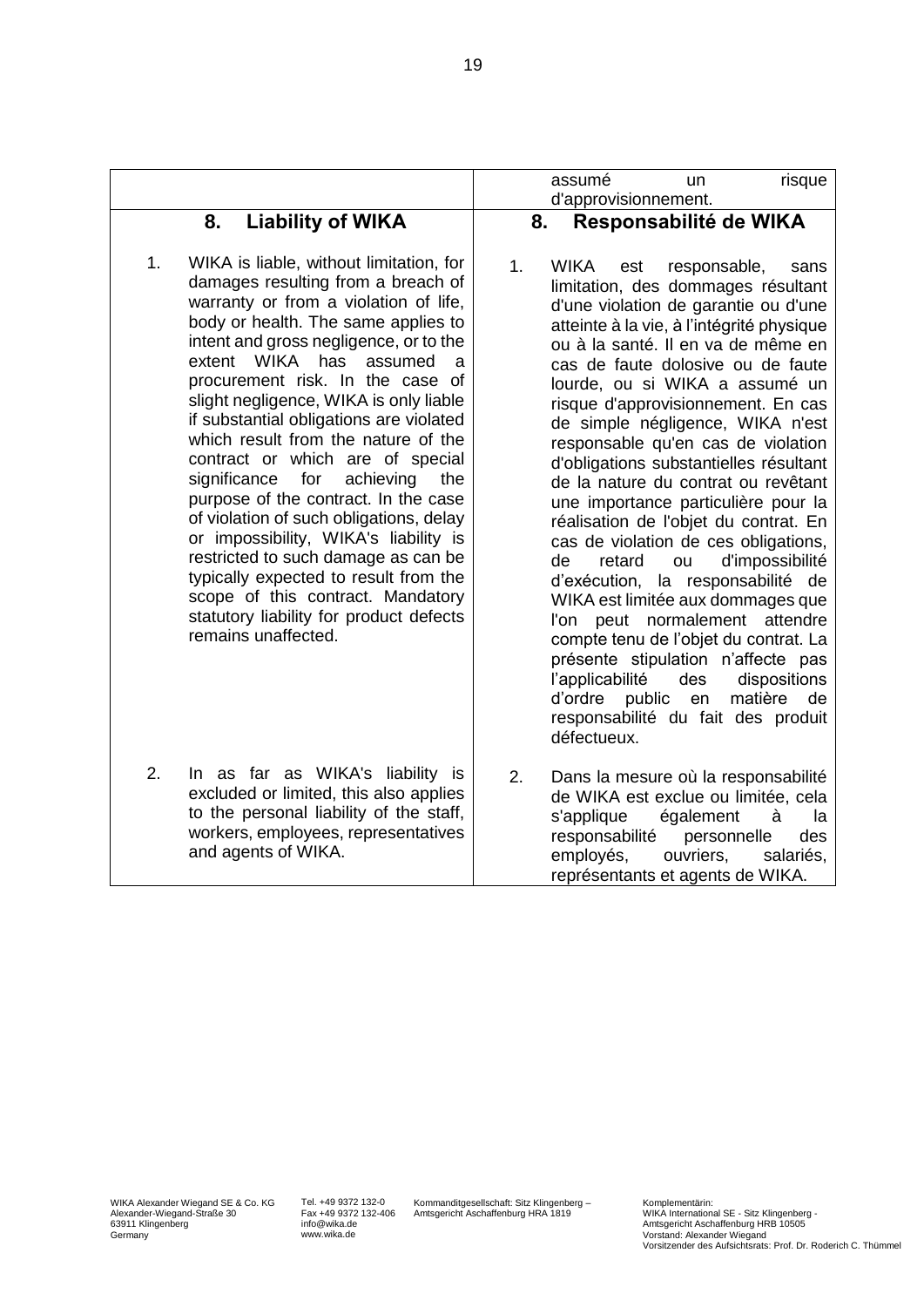### **9. Product Liability**

- 1. The customer will not modify the products; in particular, it will not modify or remove existing warnings about risks due to improper handling of the products. In case of breach of this undertaking, the customer shall internally indemnify WIKA from and against any and all product liability claims asserted by third parties unless the customer is not responsible for the modification of the products.
- 2. In the event WIKA is caused to call back or send a warning notice due to a defect in the products, the customer shall use its best efforts to support WIKA and take part in all reasonable measures that WIKA deems reasonable and appropriate; the customer shall in particular assist WIKA in obtaining the necessary customer data. The customer shall bear the costs for the product recall or warning notice unless it is not responsible for the defect in the products and the loss occurred according to the principles of product liability laws. Further claims by WIKA remain unaffected.
- 3. The customer will promptly inform WIKA in writing about any and all risks in connection with the use of the products and any possible defects in the products that become known to it.

### **9. Responsabilité du fait de produits défectueux**

- 1. Le client n'apportera pas de modifications aux produits ; en particulier, il ne modifiera pas et ne retirera pas les avertissements existants sur les risques dus à une mauvaise manipulation des produits. En cas de violation de cet engagement, le client indemnisera WIKA pour toutes les réclamations de tiers au titre de la responsabilité du fait des produits défectueux, à moins que le client ne soit pas responsable de la modification des produits.
- 2. En cas de rappel ou d'envoi d'une mise en garde par WIKA en raison d'un défaut des produits, le client fera tout son possible pour soutenir WIKA et participer à toutes les mesures que WIKA juge raisonnables et appropriées ; le client aidera notamment WIKA à obtenir les données nécessaires relatives au client. Le client doit supporter les coûts du rappel du produit ou de la mise en garde, à moins qu'il ne soit pas responsable du défaut des produits et que les dispositions d'ordre public en matière de responsabilité du fait des produits défectueux soient applicables. Les autres droits de WIKA restent inchangés.
- 3. Le client informera rapidement WIKA par écrit de tous les risques liés à l'utilisation des produits et de tous les défauts éventuels des produits dont il aura connaissance.

Tel. +49 9372 132-0 Fax +49 9372 132-406 info@wika.de www.wika.de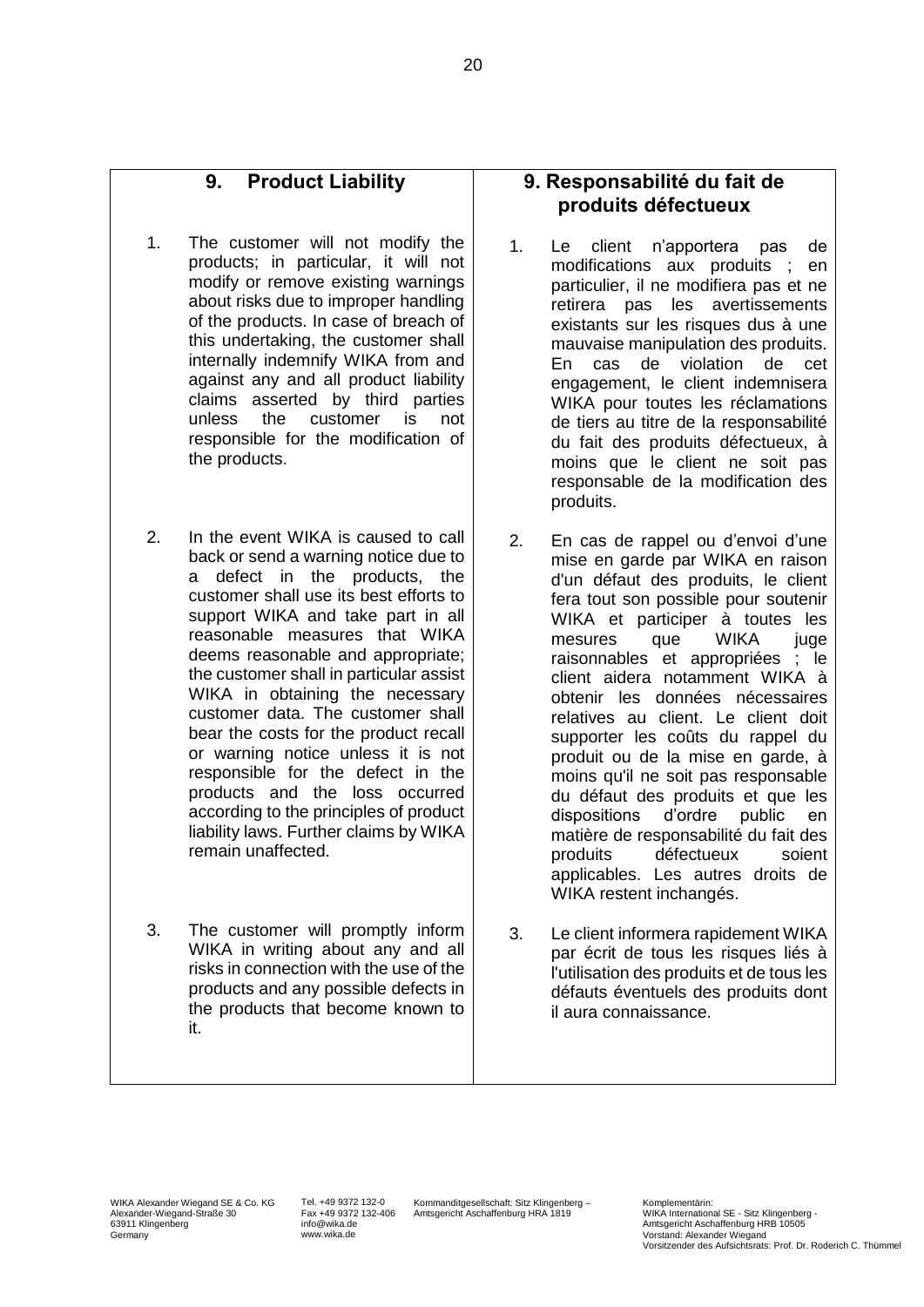### **10. Force Majeure**

- 1. If WIKA is hindered in the fulfilment of its contractual obligations, in particular the delivery of products, due to force majeure, WIKA will be exempted from liability for the duration of the hindrance as well as for a reasonable start-up time afterwards, without being obliged to pay compensation to the customer. The same shall apply if the fulfilment of the obligations of WIKA is unreasonably impeded or temporarily impossible due to unforeseeable circumstances beyond the control of WIKA, in particular due to strike, pandemic, epidemic, measures of public authorities, lack of energy, difficulties in supply on the part of a subcontractor, or material interruptions of operation, including, in particular cyber attacks. This also applies if such circumstances occur at one of WIKA's sub-contractors. It shall equally apply in case WIKA is in default. To the extent WIKA is released from its obligation to supply, WIKA will grant back preliminary performances of the customer as may have been made.
- 2. WIKA shall be entitled to rescind the contract after a reasonable period has elapsed if such hindrance continues for more than four months and the performance of the contract is no longer of interest to WIKA due to such hindrance. Upon the customer's request, WIKA will after expiration of such period declare whether it will exercise its right of rescission or will deliver the products within a reasonable period.

## **10. Force Majeure**

- 1. Si WIKA est empêché dans l'exécution de ses obligations contractuelles, en particulier la livraison des produits, en raison d'un cas de force majeure, WIKA sera exonérée de toute responsabilité pour la durée de l'empêchement ainsi que pendant une période de démarrage raisonnable par la suite et ne sera pas tenue d'indemniser le client. Il en va de même si l'exécution des obligations de WIKA est entravée de manière déraisonnable ou est temporairement impossible en raison de circonstances imprévisibles et indépendantes de la volonté de WIKA, notamment en raison d'une grève, d'une pandémie, d'une épidémie, de mesures des autorités publiques, d'un manque d'énergie, de difficultés d'approvisionnement par un soustraitant ou d'interruptions matérielles de l'exploitation, y compris, notamment, les cyberattaques. Les stipulations relatives à la force majeure s'appliquent également en faveur des sous-traitants de WIKA et y compris en cas de retard préalable de WIKA. Si WIKA est libérée de son obligation de livraison, WIKA restitue au client les prestations préalables qui ont pu être effectuées.
- 2. WIKA est en droit de résilier le contrat après l'écoulement d'un délai raisonnable si l'empêchement persiste pendant plus de quatre mois et que l'exécution du contrat ne présente plus d'intérêt pour WIKA en raison de cet empêchement. A la demande du client, WIKA déclare, à l'expiration de ce délai, si elle exerce son droit de résiliation ou si elle livre les produits dans un délai raisonnable.

Tel. +49 9372 132-0 Fax +49 9372 132-406 info@wika.de www.wika.de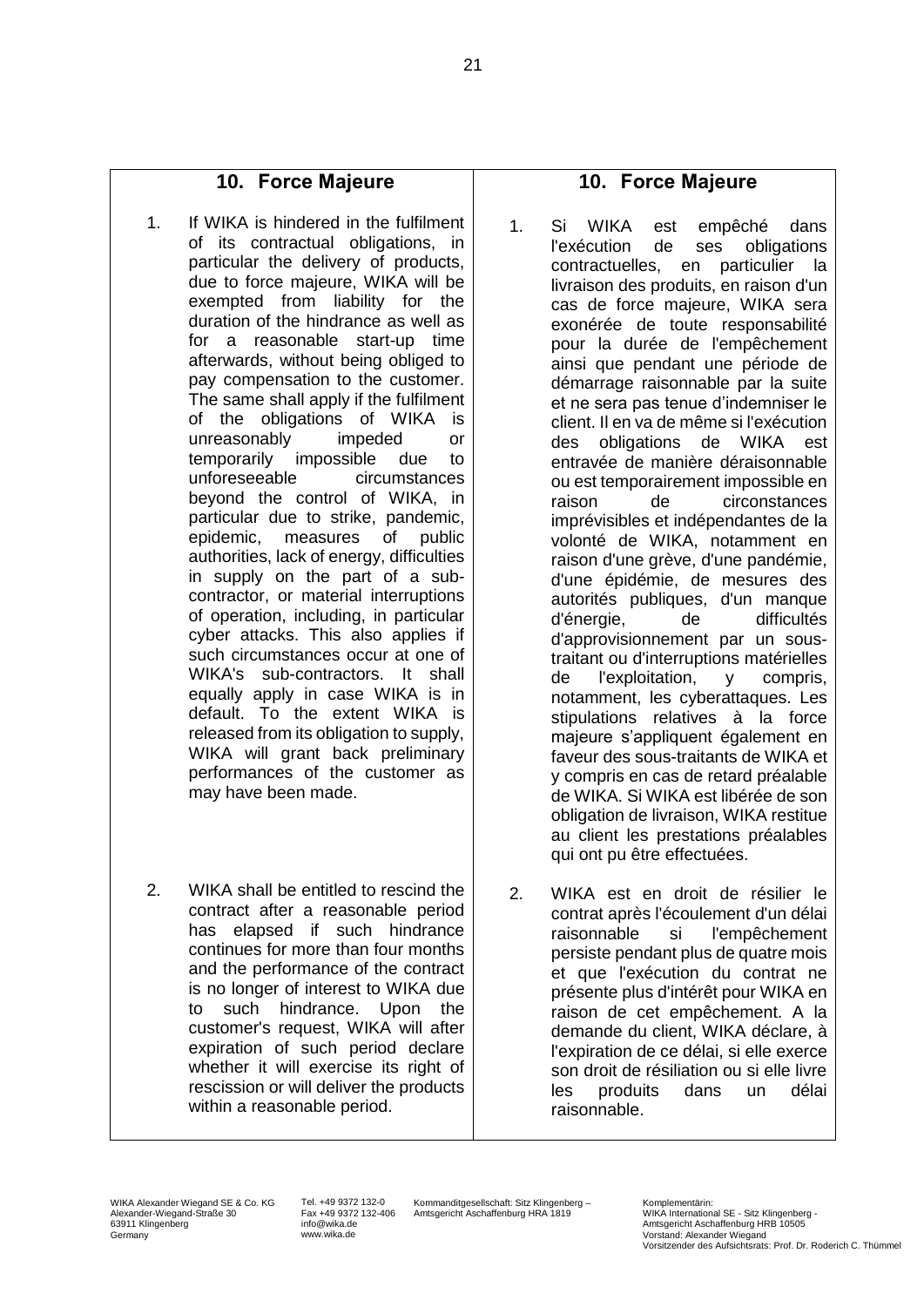## **11. Retention of Title**

- 1. WIKA retains title to the delivered products until the purchase price and any and all claims against the customer that WIKA is entitled to under their business relationship have been fully settled. For the duration of the retention of title, the customer shall handle the products subject to retention with care. The customer shall in particular sufficiently insure the products subject to retention at its own expense at replacement value against fire, water, and theft damage. The customer shall provide WIKA upon the latter's request with proof of the insurance policy. The customer already assigns to WIKA any claims for compensation resulting from this insurance. WIKA herewith accepts this assignment. If the insurance agreement does not allow for such assignment, the customer herewith instructs the insurance company to make payments to WIKA exclusively. Further claims by WIKA remain unaffected.
- 2. The customer is only permitted to sell the products subject to retention of title in the ordinary course of business. Beyond that, the customer shall not be entitled to pledge the products subject to retention, to transfer them by way of security or to otherwise dispose of them in a way endangering WIKA's title of property. The customer shall promptly notify WIKA in writing of any attachment or any other intervention by a third party, provide all information required, inform the third party of the title of WIKA, and assist in all measures of WIKA in order to protect the products subject to retention. To the extent the third party is not able to reimburse WIKA the judicial and

#### **11. Réserve de propriété**

- 1. WIKA se réserve la propriété des produits livrés jusqu'au règlement complet du prix d'achat et jusqu'au recouvrement complet de toutes les créances dont WIKA dispose à l'égard du client au titre de leur relation commerciale. Pendant la durée de la réserve de propriété, le client doit utiliser les produits sous réserve de propriété avec soin. Le client doit notamment assurer suffisamment les produits sous réserve de propriété à ses frais et à leur valeur de remplacement contre les dommages dus au feu et à l'eau et contre le vol. Le client fournira à WIKA, à la demande de cette dernière, une preuve de la police d'assurance. Le client cède d'ores et déjà à WIKA tout droit à indemnité résultant de cette assurance. WIKA accepte cette cession. Si le contrat d'assurance ne permet pas une telle cession, le client donne l'ordre à la compagnie d'assurance d'effectuer les paiements à WIKA exclusivement. Les autres droits de WIKA restent inchangés.
- 2. Le client n'est autorisé à vendre les produits sous réserve de propriété que dans le cadre de la vie courante de ses affaires. En outre, le client n'est pas autorisé à mettre en gage les produits soumis à la réserve de propriété, à les transférer à titre de garantie ou à en disposer d'une autre manière mettant en péril le titre de propriété de WIKA. Le client est tenu d'informer WIKA par écrit et sans délai de toute saisie ou de toute autre intervention d'un tiers, de fournir toutes les informations requises, d'informer le tiers du titre de propriété de WIKA et d'apporter son concours à toutes les mesures de WIKA visant à protéger les produits faisant l'objet de la réserve

WIKA Alexander Wiegand SE & Co. KG Alexander-Wiegand-Straße 30 63911 Klingenberg Germany

Tel. +49 9372 132-0 Fax +49 9372 132-406 info@wika.de www.wika.de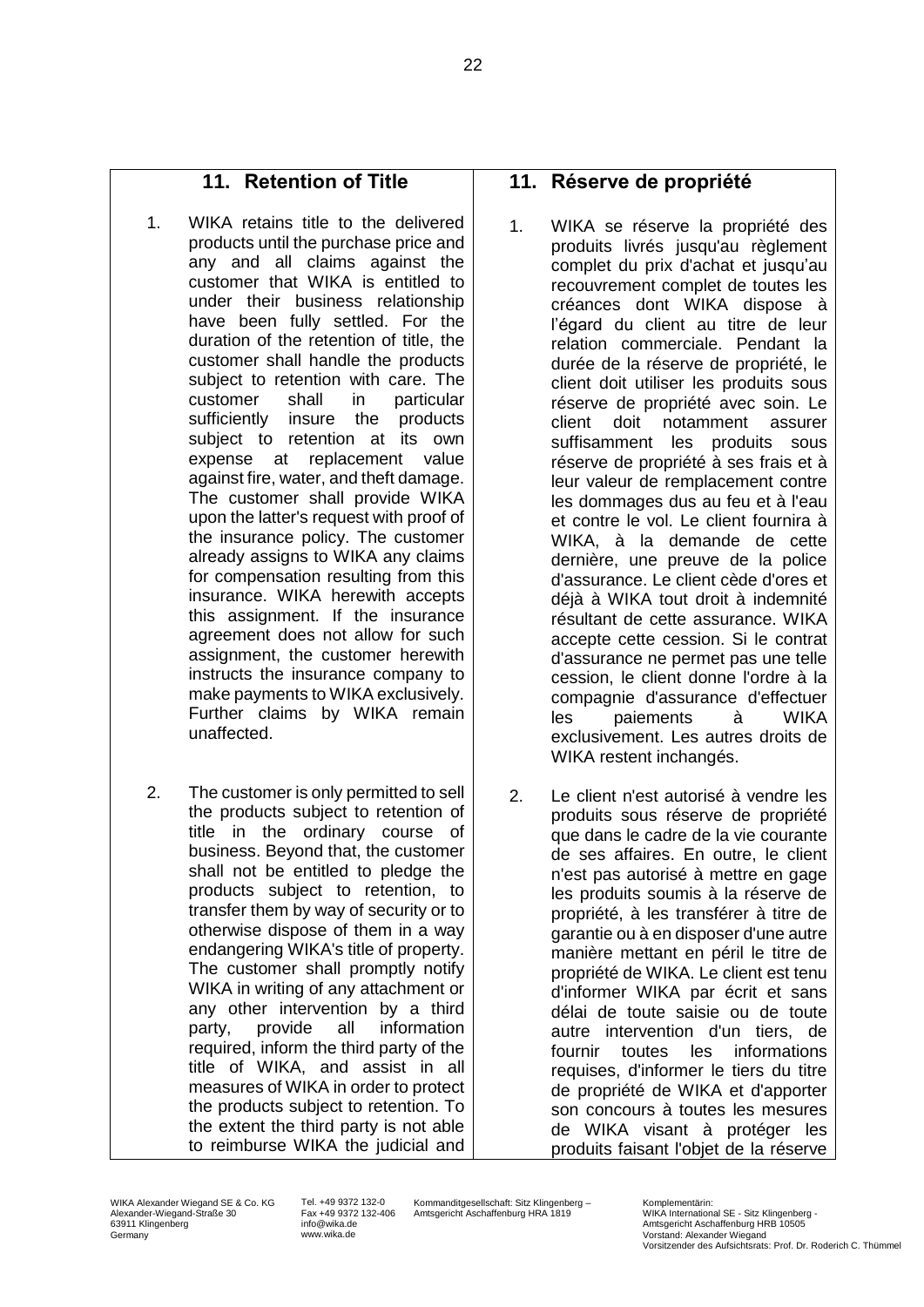

- 4. Upon request of WIKA, the customer shall promptly notify the third party debtor of the assignment and provide WIKA with any information and document necessary for collection.
- 5. In case the customer conducts itself contrary to the terms of the contract, in particular in case it defaults in

de propriété. Si le tiers n'est pas en mesure de rembourser à WIKA les frais judiciaires et extrajudiciaires exposés pour faire valoir le titre de propriété de WIKA, le client doit rembourser à WIKA la perte subie par WIKA à ce titre, sauf si le client n'est pas responsable de la violation de l'obligation.

- 3. Le client cède à WIKA, à compter de ce jour, toutes les créances liées à la revente des produits avec tous les droits annexes, que les produits sous réserve de propriété aient été revendus avant ou après avoir été utilisés. WIKA accepte cette cession avec effet à partir de ce jour. Si cette cession n'est pas autorisée, le client donne instruction au tiers débiteur d'effectuer ses paiements exclusivement à WIKA. Le client est autorisé de manière révocable à recouvrer en son propre nom les créances cédées à WIKA pour le compte de WIKA. Les montants encaissés sont immédiatement transférés à WIKA. WIKA peut révoquer l'autorisation de recouvrement et de revente du client pour de justes motifs, notamment si le client ne remplit pas dûment ses obligations de paiement vis-à-vis de WIKA, s'il est en défaut de paiement ou s'il cesse de payer, ou si le client fait l'objet d'ouverture d'une procédure collective. En cas de cession globale par le client, les créances cédées à WIKA sont expressément exclues.
- 4. Sur demande de WIKA, le client notifie sans délai la cession au tiers débiteur et fournit à WIKA toute information et tout document nécessaire au recouvrement.
- 5. Si le client contrevient aux stipulations contractuelles, en particulier s'il est en défaut de paiement, WIKA est en droit, sans

Tel. +49 9372 132-0 Fax +49 9372 132-406 info@wika.de www.wika.de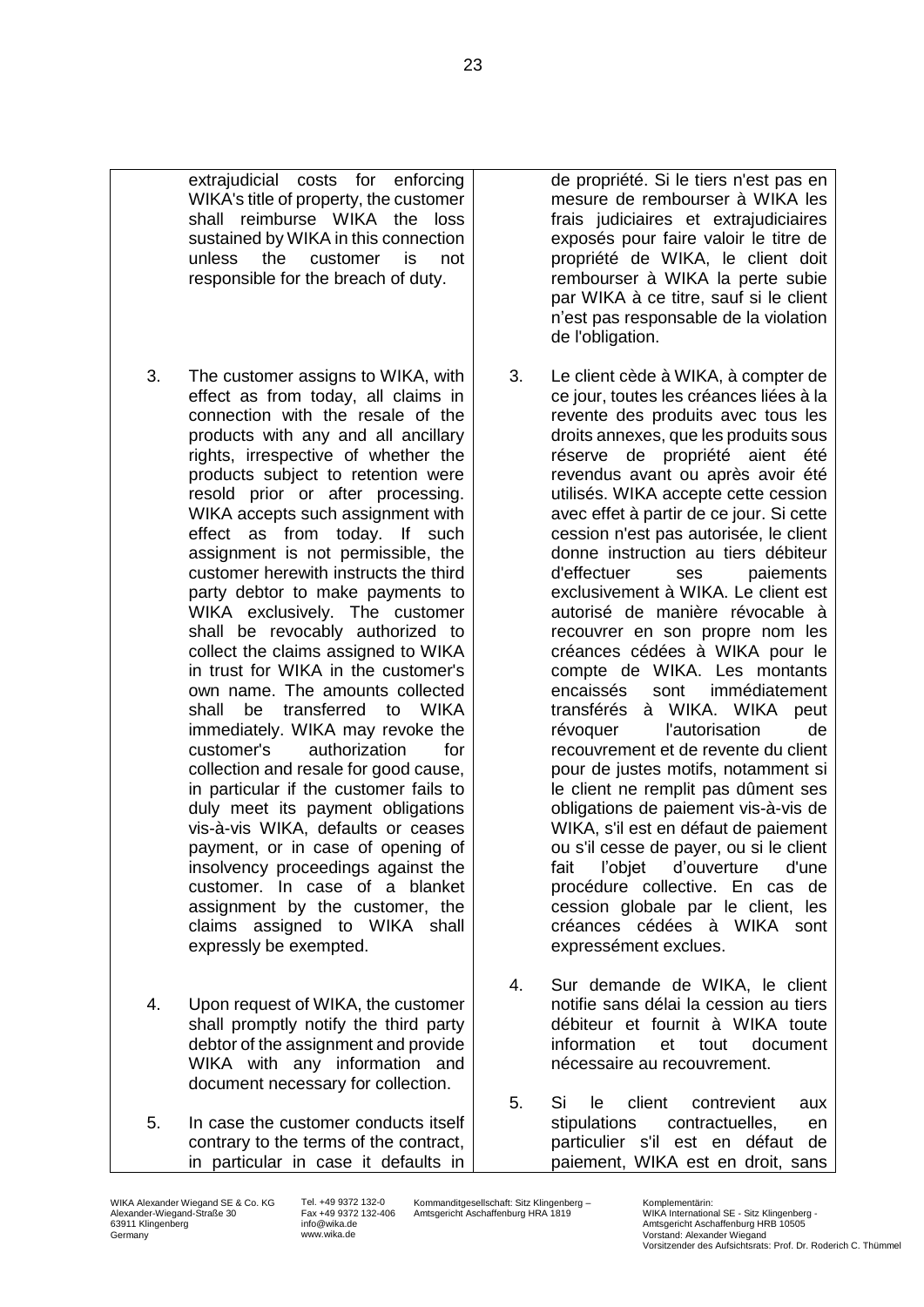payment, WIKA shall, without prejudice to its other rights, be entitled to rescind the contract after a reasonable grace period set by WIKA has expired. The customer shall promptly grant WIKA or its authorized agents access to the products subject to retention and return them. After due and timely notice, WIKA may otherwise dispose of the products subject to retention in order to satisfy its matured claims against the customer.

- 6. The processing or remodelling of the products subject to retention by the customer shall always be made for WIKA. Should the products be processed or remodelled together with other objects not belonging to WIKA, WIKA shall gain joint title in the new item in the proportion of the value of the delivered products to the other processed objects at the time of such processing or remodelling. The same applies if the products are combined or mixed with other goods not belonging WIKA, so that WIKA loses their full ownership. The customer must secure the new objects for WIKIA. In all other regards, the item created through processing or remodelling and connection or mixing is subject to the same provisions as the products subject to retention.
- 7. As far as the realizable value of the securities, taking into account usual valuation adjustments by the banks, exceeds the claims of WIKA arising from the business relationship with the customer by more than 10%, WIKA shall at the customer's request be obligated to release the securities the customer is entitled to. The valuation should be based on the invoice value of the products subject to retention and on the nominal value of the claims. The choice of the

préjudice de ses autres droits, de résilier le contrat après l'expiration d'un délai de grâce raisonnable fixé par WIKA. Le client doit accorder sans délai à WIKA ou à ses agents autorisés l'accès aux produits faisant l'objet de la réserve de propriété et les restituer. Après notification dans les délais, WIKA peut disposer autrement des produits sous réserve de propriété afin de récouvrer ses créances échues à l'égard du client.

- 6. Toute utilisation ou modification des produits faisant l'objet d'une réserve de propriété par le client est toujours réputée effectué au profit de WIKA. Si les produits sont utilisé ou modifiés avec d'autres produits n'appartenant pas à WIKA, WIKA acquiert une copropriété sur le nouveau produit dans la proportion de la valeur des produits livrés par rapport aux autres produits au moment de l'utilisation ou de la modification. Il en va de même si les produits sont assemblés ou mélangés avec d'autres produits n'appartenant pas à WIKA, de sorte que WIKA en perd la pleine propriété. Le client doit assurer les nouveaux produits pour WIKA. Pour le reste, le produit résultant de la modification, l'assemblage ou le mélange est soumis aux mêmes stipulations que les produits soumis à réserve de propriété.
- 7. Si la valeur réalisable des sûretés, compte tenu des corrections d'évaluation habituelles des banques, dépasse de plus de 10% les créances de WIKA découlant de la relation commerciale avec le client, WIKA est tenue, à la demande du client, d'abandonner à due concurrence les sûretés dont elle dispose. L'évaluation doit se baser sur la valeur de la facture des produits faisant l'objet de la réserve de propriété et sur la valeur nominale

Tel. +49 9372 132-0 Fax +49 9372 132-406 info@wika.de www.wika.de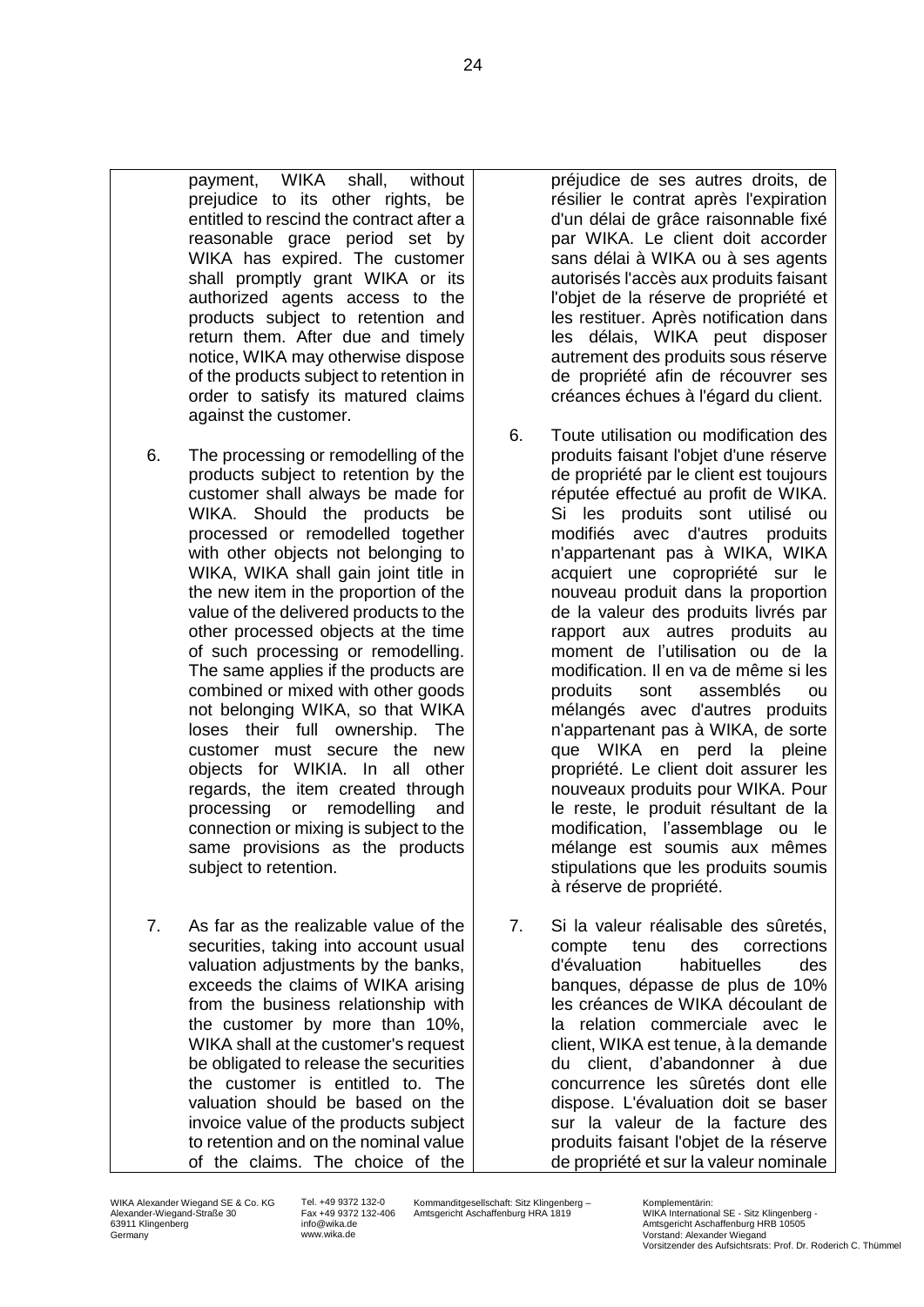| security to be released lies with<br>WIKA in each case.                                                                                                                                                                                                                                                                                                                                                                                                                                                                                        |    | des créances. Le choix de la sûreté<br>à abandonner appartient à WIKA<br>dans chaque cas.                                                                                                                                                                                                                                                                                                                                                                                                                                                        |
|------------------------------------------------------------------------------------------------------------------------------------------------------------------------------------------------------------------------------------------------------------------------------------------------------------------------------------------------------------------------------------------------------------------------------------------------------------------------------------------------------------------------------------------------|----|--------------------------------------------------------------------------------------------------------------------------------------------------------------------------------------------------------------------------------------------------------------------------------------------------------------------------------------------------------------------------------------------------------------------------------------------------------------------------------------------------------------------------------------------------|
| 8.<br>In case of delivery to other legal<br>systems in which the above<br>provisions of retention of title do not<br>have the same retaining effect as in<br>France, the customer hereby grants<br>WIKA a corresponding security<br>interest. The customer will take all<br>further measures that are necessary<br>in this respect to grant WIKA such<br>corresponding security interest. The<br>customer shall assist in all measures<br>necessary for or conducive to the<br>effectiveness and enforceability of<br>such security interests. | 8. | En cas de livraison dans d'autres<br>systèmes juridiques dans lesquels<br>dispositions susmentionnées<br>les<br>relatives à la réserve de propriété<br>n'ont pas le même effet qu'en<br>France, le client accorde par la<br>sûreté<br>présente à WIKA une<br>correspondante. Le client prendra<br>les<br>toutes<br>autres<br>mesures<br>nécessaires à cet égard pour<br>accorder à WIKA ladite sûreté. Le<br>client apportera son concours à<br>toutes les mesures nécessaires ou<br>propices à l'efficacité et à l'exécution<br>de ces sûretés. |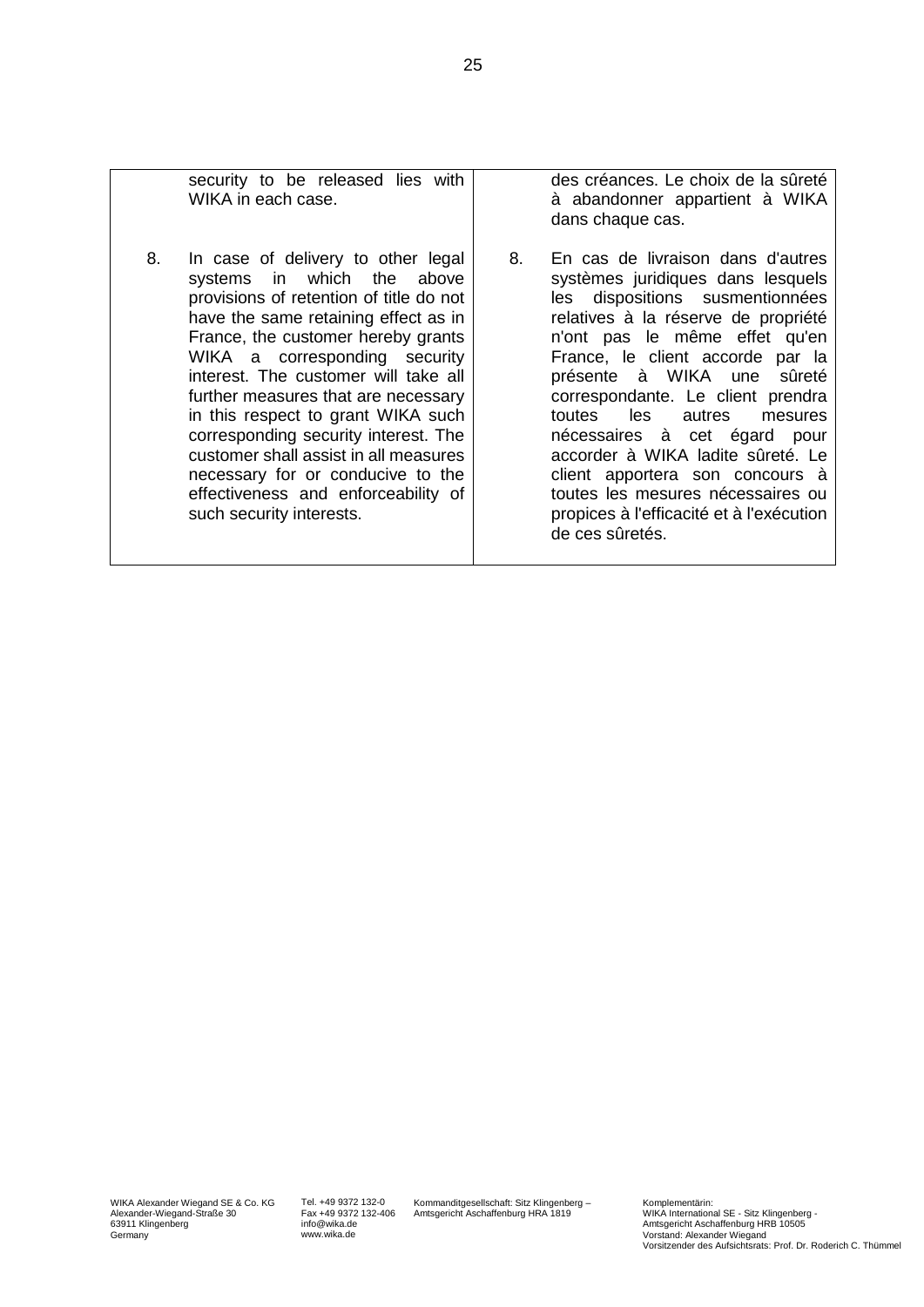#### **12. Confidentiality**

- 1. The parties undertake to keep confidential for a period of five years following delivery and – unless necessary for the business relationship – neither to record, hand on, or use any information that becomes available to them and that is indicated confidential or is in other circumstances identifiable as business or trade secret.
- 2. This confidentiality obligation shall not apply to the extent the information was evidently known to the other Party, common knowledge or public domain before commencing the contractual relationship, or becomes common knowledge or public domain without the fault of the other Party. The burden of proof is to be borne by the receiving party.
- 3. By appropriate binding agreements, the parties will ensure that the employees and agents acting on their behalf, in particular the freelancers and contractors as well as any service providers working for them, neither record without authorization nor hand on nor exploit such business and trade secrets for a period of five years following delivery.

### **12. Confidentialité**

- 1. Les parties s'engagent à garder confidentielles pendant une période de cinq ans à compter de la livraison et - sauf si cela est nécessaire pour la relation commerciale - à ne pas enregistrer, transmettre ou utiliser les informations dont elles ont connaissance et qui sont qualifiées de confidentielles ou qui peuvent être qualifiées dans d'autres circonstances de secret d'affaires ou de secret commercial.
- 2. Cette obligation de confidentialité ne s'applique pas si l'information était manifestement connue de l'autre partie, de notoriété publique ou du domaine public avant le début de la relation contractuelle, ou devient de notoriété publique ou du domaine public sans faute de l'autre partie. La charge de la preuve incombe à la partie destinataire.
- 3. Par des accords distincts, les parties veilleront à ce que les employés et les agents agissant pour leur compte, notamment les collaborateurs indépendants ainsi que les entrepreneurs et les prestataires de services qui travaillent pour elles, ne transmettent, n'exploitent et n'enregistrent pas sans autorisation ces secrets d'affaires et commerciaux pendant un délai de cinq ans à compter de la livraison.

Tel. +49 9372 132-0 Fax +49 9372 132-406 info@wika.de www.wika.de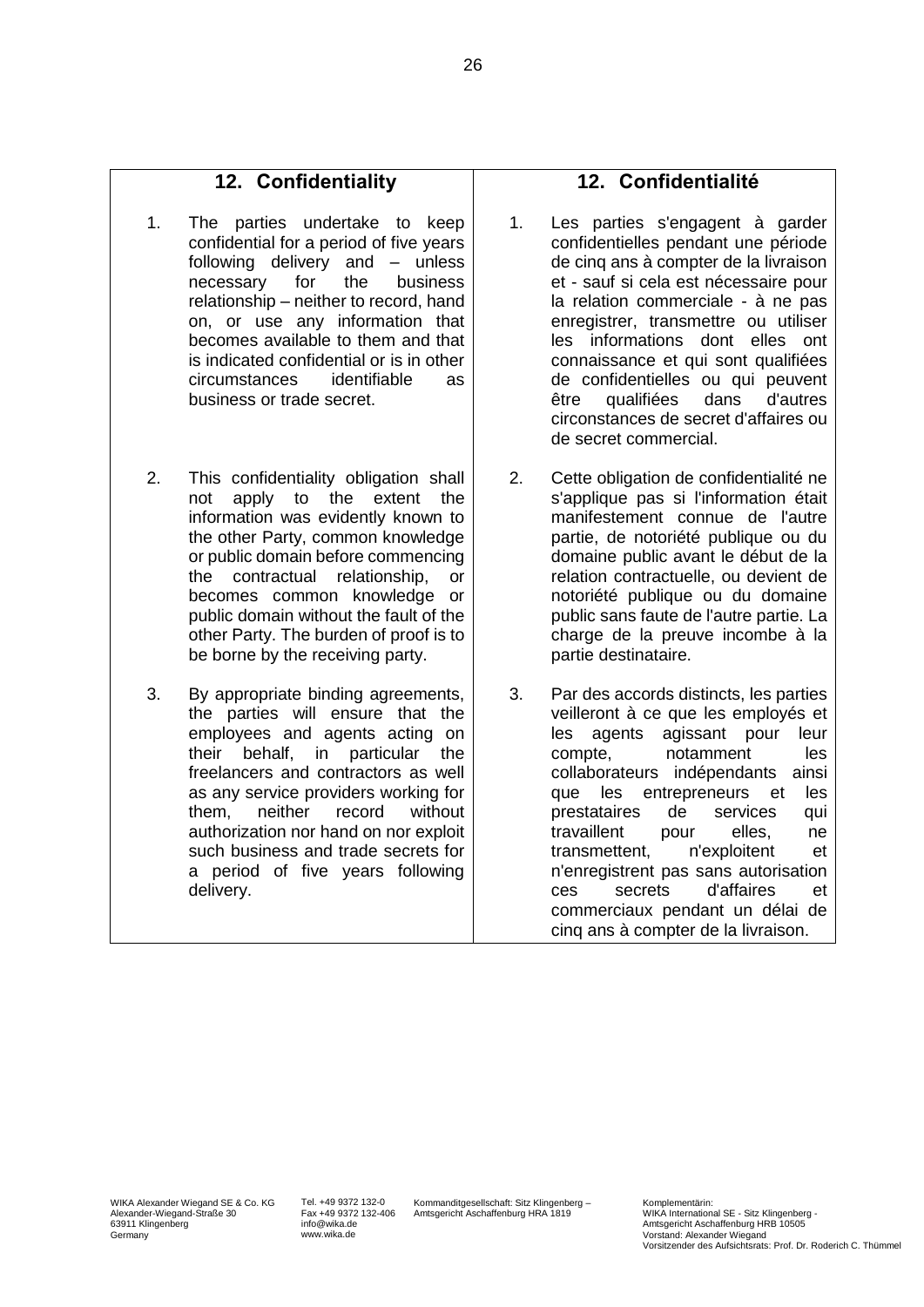## **13. Final Provisions**

- 1. The transfer of rights and obligations of the customer to third parties requires the prior written consent of W.
- 2. Counterclaims by the customer are only permissible for set-off if they have become res judicata or are undisputed. The customer may exercise a right of retention only to the extent its counterclaim is based on the same contractual relationship.
- 3. Legal relationships between WIKA and the customer will be subject to the laws of France and exclude the United Nations' Convention on Contracts for the International Sale of Goods (CISG).
- 4. The exclusive place of jurisdiction for all disputes resulting from the business relationship between WIKA and the customer is the place of business of WIKA even in the event of an incidental claim, a warranty claim or multiple defendants. WIKA is also entitled to take legal action at the place of business of the customer as well as at any other admissible place of jurisdiction. Arbitration clauses shall be excluded.
- 5. Place of performance for all obligations of the customer and WIKA shall be the statutory seat of WIKA unless otherwise agreed.
- 6. The contractual language is French.
- 7. Should an individual provision of these General Conditions of Sale be or become ineffective or

### **13. Dispositions finales**

- 1. Le transfert des droits et obligations du client à des tiers nécessite l'accord écrit et préalable de WIKA.
- 2. Les créances du client ne peuvent faire l'objet d'une compensation que si elles sont passées en force de chose jugée ou si elles sont incontestées. Le client ne peut exercer un droit de rétention que dans la mesure où il dispose d'une créance envers WIKA fondée sur le même contrat.
- 3. Les relations juridiques entre WIKA et le client sont soumises au droit français, et l'application de la Convention des Nations unies sur les contrats de vente internationale de marchandises (CVIM) est exclue.
- 4. Le tribunal territorialement compétent pour tous les litiges résultant de la relation commerciale entre WIKA et le client est celui dans le ressort duquel se trouve le siège de WIKA, et ce meme en cas de demande incidente, d'appel en garantie ou de pluralité de defendeurs. WIKA a également la faculté d'intenter une action en justice devant le tribunal du siège du client ainsi que devant tout autre tribunal compétent. L'application de toute convention d'arbitrage est expressément exclue.
- 5. Le lieu d'exécution de toutes les obligations du client et de WIKA est le siège social de WIKA, sauf accord contraire.
- 6. La langue contractuelle est le français.
- 7. Si une stipulation des présentes Conditions générales de vente est

Tel. +49 9372 132-0 Fax +49 9372 132-406 info@wika.de www.wika.de